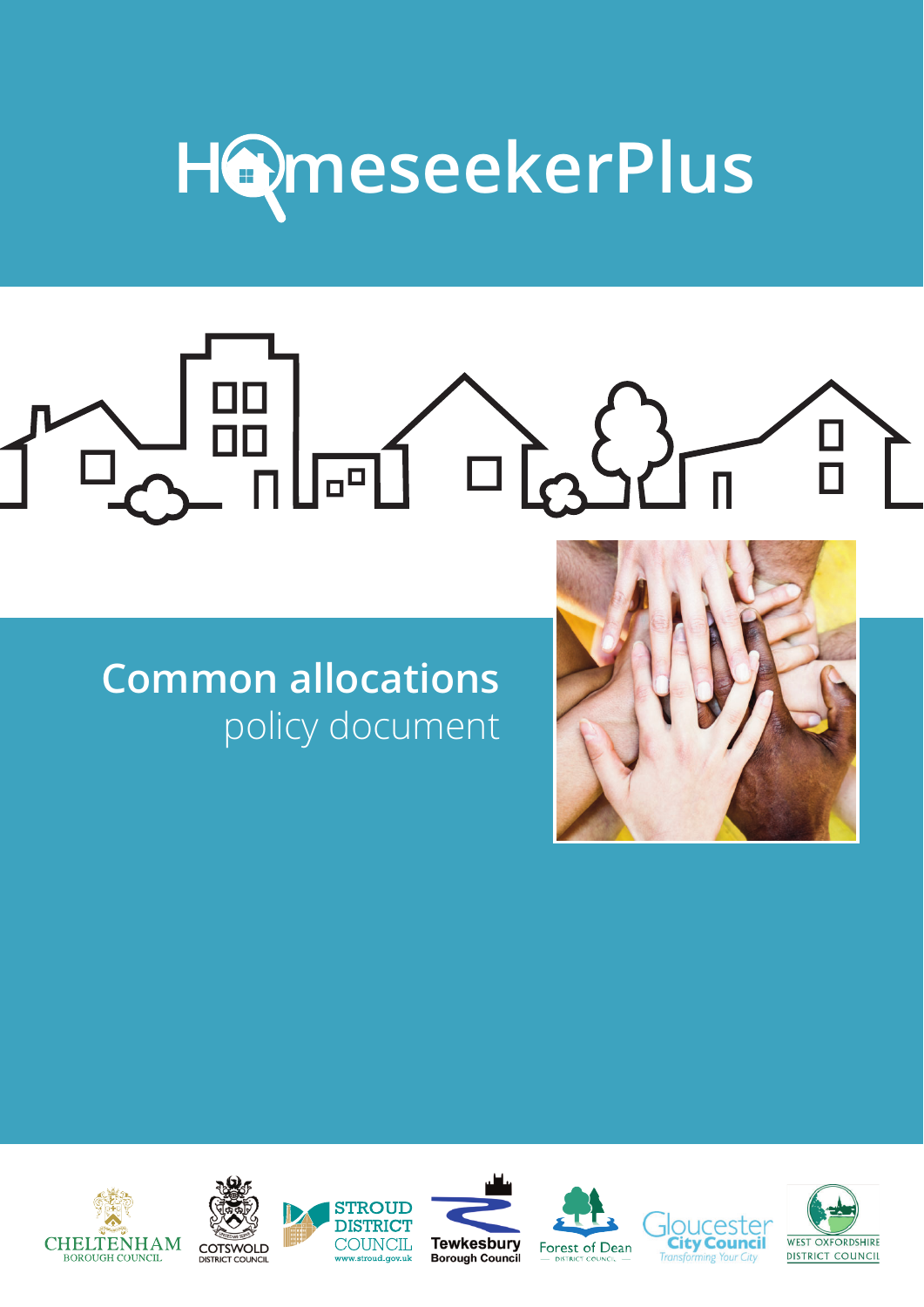# **Contents**

# Section 1 - Policy Aims and general criteria

- 1. Introduction
- 2. Overview of how the partnership functions
- 3. Policy statement
- 4. Equal opportunities and social inclusion
- 5. Legal framework
- 6. Data retention
- 7. Definition of social housing providers
- 8. Types of tenancies
- 9. Who is eligible to register?
- 10. Who is not eligible to register?
- 11. Who does not qualify?
- 12. Suspending and demoting an application
- 13. Providing false information and change of circumstances
- 14. Local Connections
- 15. Local connection clarifications

#### Section 2 - Scheme Details – assessment of applications

- 16. How to register
- 17. Assessment of an application
- 18. Bedroom Need Assessment
- 19. Verification
- 20. Banding Reasons
- 21. Right to Move
- 22. Band Criteria
- a. Property Size
- b. Property Condition
- c. Homelessness
- d. Medical Need
- e. Welfare Need

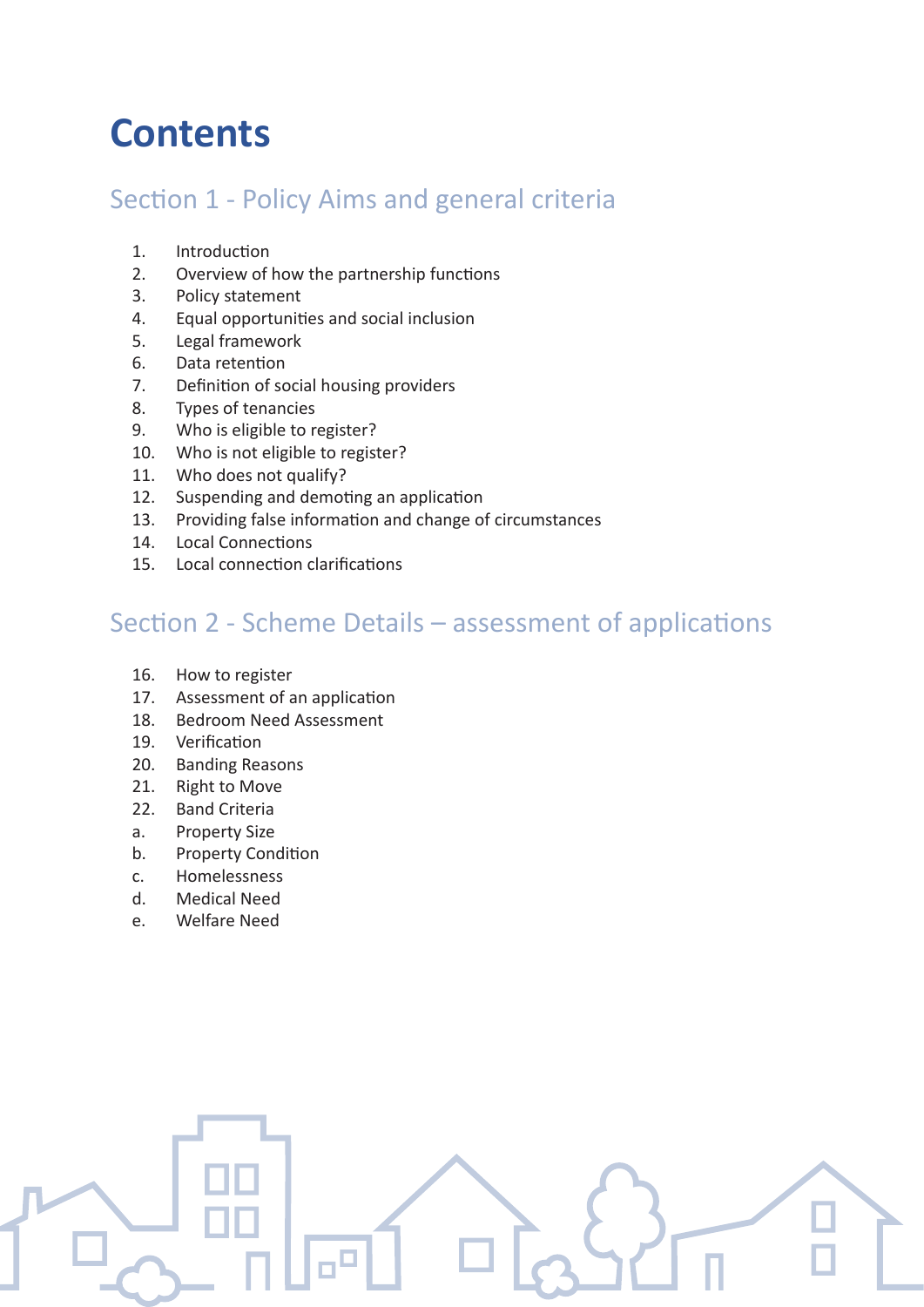- f. Move On/ Care Leavers
- g. Multi Agency
- 23. Banding Table
- 24. Additional Bedroom Needs Criteria
- 25. Time Limited Bands
- 26. Demotion
- 27. Global Banding Criteria
- 28. Completed applications
- 29. Annual renewal process
- 30. Removing applications

#### Section 3 - Scheme details - Properties

- 31. Bidding
- 32. Advertisements
- 33. Property descriptions
- 34. Rural settlements and local letting plans

#### Section 4 - Allocations

- 35. Short listing
- 36. By-passing
- 37. Withdrawal
- 38. Refusals
- 39. Homelessness Refusals
- 40. Direct matching

#### Section 5 - Monitoring and Review

- 41. Review/appeal procedure
- 42. Local Authority Complaints Procedure
- 43. Subject access requests
- 44. Use of statistical information
- 45. Policy management

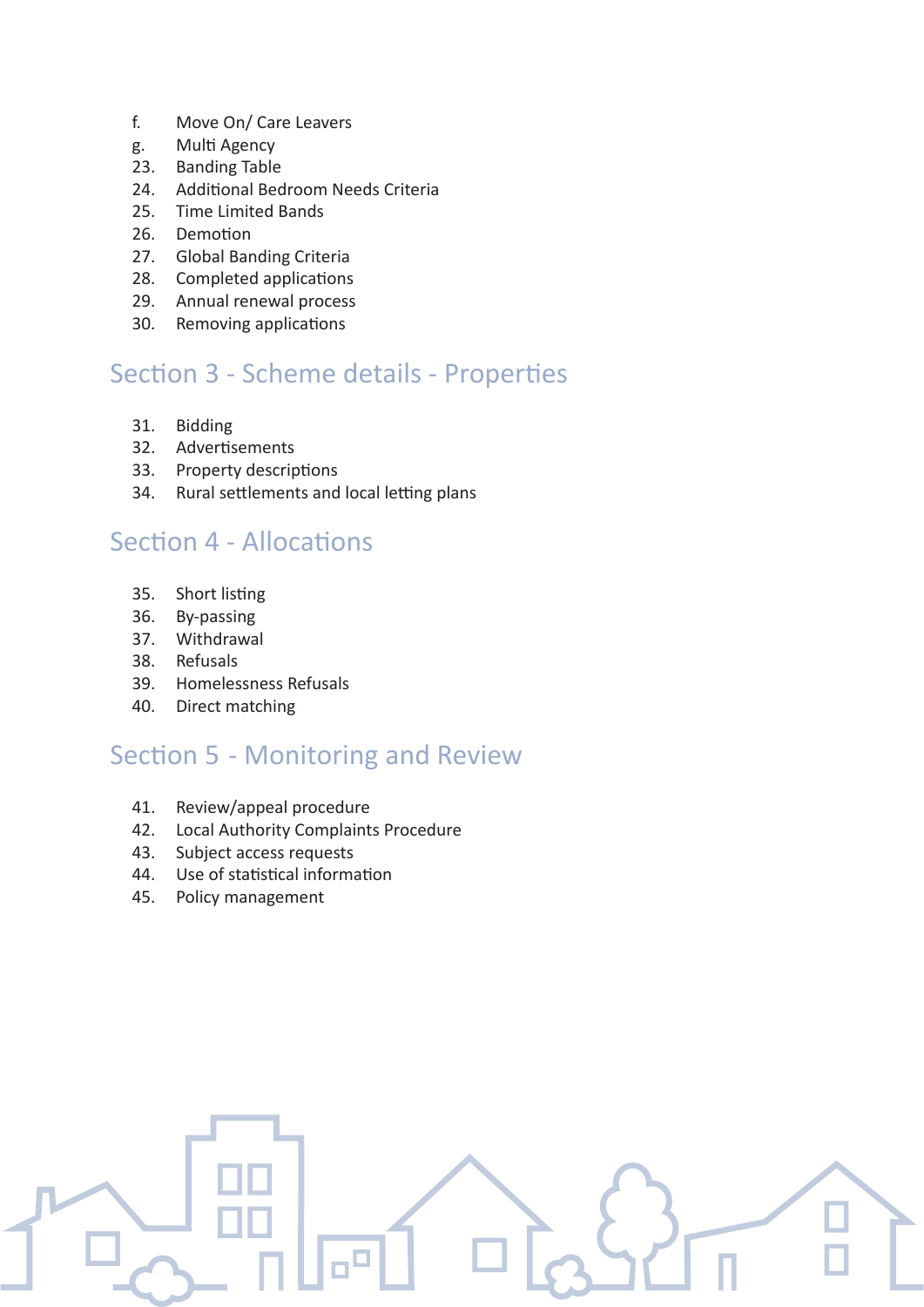# **Section 1: Introduction and policy statement**

### 1. Introduction

- 1.1 Homeseekerplus is a choice-based lettings (CBL) scheme run by the seven local authorities in partnership with social housing landlords and any other housing providers that are required to deliver affordable homes through section 106 affordable housing obligations within Gloucestershire and West Oxfordshire.
- 1.2 The seven local authorities are Tewkesbury Borough Council, Gloucester City Council, Cheltenham Borough Council, Stroud District Council, Forest of Dean District Council, Cotswold District Council and West Oxfordshire District Council.
- 1.3 Demand for affordable social housing within the Homeseekerplus area is very high and cannot be met from the available social housing resources. Only those in the highest housing need with a local connection to the area are likely to obtain housing through the Homeseekerplus scheme. Each district's Housing Advice Service will be able to advise on a range of housing options including the private rented sector.
- 1.4 This policy explains who is eligible and qualifies to apply on Homeseekerplus and sets out how applications will be assessed based on housing need.
- 1.5 Homeseekerplus aims to allocate social housing in the partner council areas in a fair and transparent way while complying with all legal requirements.

# 2. Overview of how the partnership functions

- 2.1 Homeseekerplus enables social housing landlords and other housing providers (as detailed in 1.1 above) to advertise their homes. Applicants are able to express an interest in them; this is known as placing a "bid" for a property. Once a bid is placed the system generates a shortlist, sorting applicants in order of band, band start date and whether they meet the criteria of the advert. Priority for properties goes to those who have a local connection with the local authority in which the property is located, then to those who have a local connection with any of the other Homeseekerplus districts and finally to anyone else.
- 2.2 All applicants seeking social housing across Gloucestershire and West Oxfordshire will complete the same application process and will be assessed against the same clear set of criteria. Depending on their circumstances, applicants will be placed into one of four bands: Emergency, Gold, Silver or Bronze subject to final verification by a Homeseekerplus partner.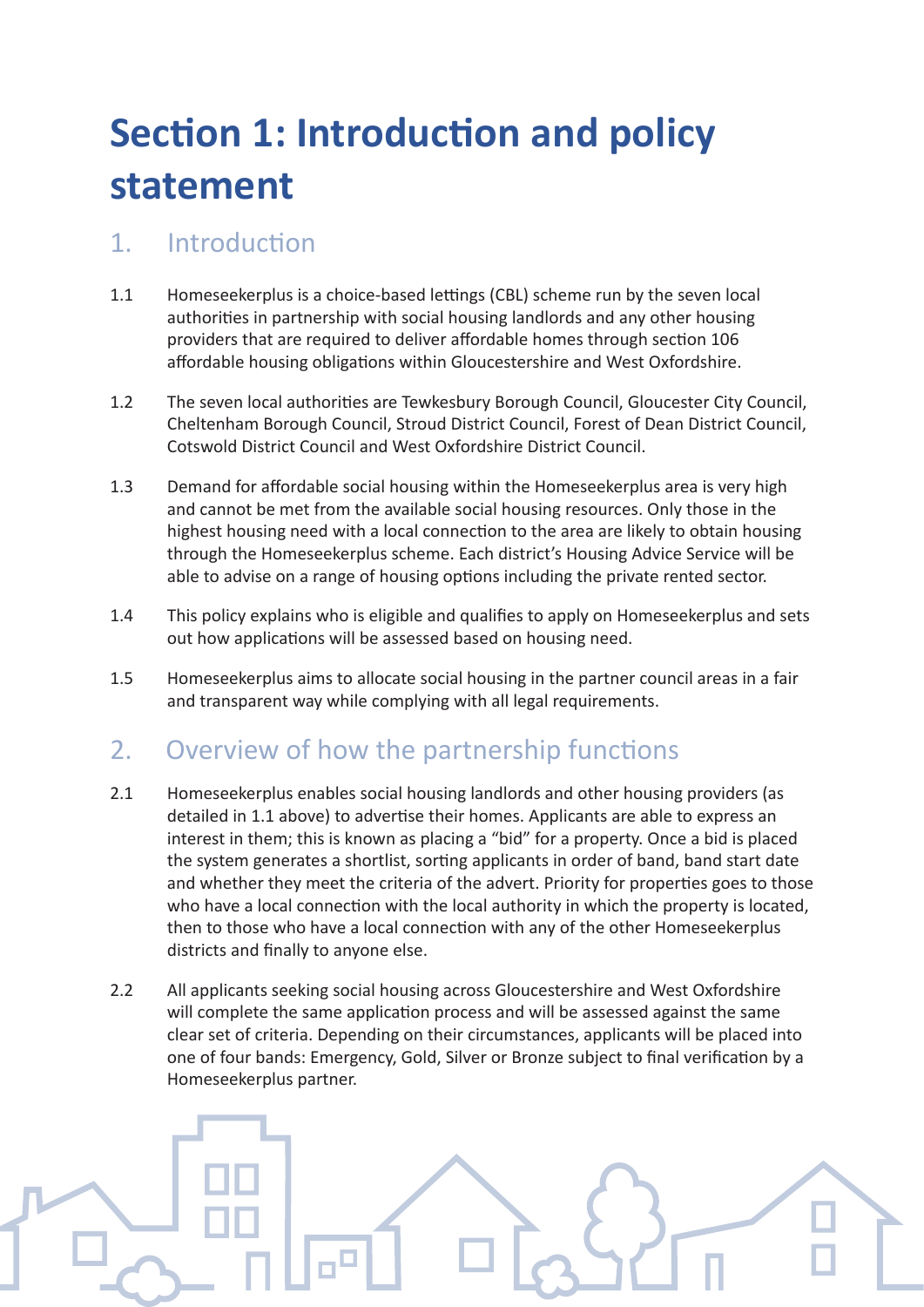- 2.3 Once an application has been made, applicants are advised of their banding and banding start date, together with details of how to access the system. This enables applicants to bid for suitable social housing vacancies being advertised across the whole of Gloucestershire and West Oxfordshire.
- 2.4 Once the bid deadline has passed, the successful applicant will normally be the highest priority household at the point of shortlisting. This is assessed against the criteria for the property, including where local connection applies, and taking into account any local letting plans.
- 2.5 Responsibility for letting each available property lies with the social housing landlord. The appropriate landlord must confirm that the details on the application are still correct and may undertake their own assessment to ensure the property is right for the applicant before making an offer. Incorrect information may result in the offer being withdrawn and the applicant's circumstances being re-assessed.
- 2.6 Applications for sheltered and extra care housing schemes may require an assessment of the household's support needs, prior to any offer being made.

#### 3. Policy statement

- 3.1 This policy aims to:
	- Assist in building sustainable communities.
	- Enable informed choice of housing/ housing options and improve levels of customer satisfaction.
	- Operate a common selection system that offers realistic, informed choice for all applicants.
	- Ensure that those who have the greatest need for housing have the greatest opportunity to secure it.
	- Ensure that less able applicants are involved in the lettings process and have choices, offering equality of opportunity for all.
	- Make best use of available housing resources to meet local need.
	- Minimise the refusal of offers of accommodation and reduce rent loss by allowing people to choose where they live, thereby supporting sustainable communities.
	- Where possible, give people with a local connection to a district priority in the letting of housing within that district.
	- Enable mobility within social housing in Gloucestershire and West Oxfordshire.
	- Enable the authorities to meet their statutory duties including where duties are owed to homeless Applicants under Part VII of the Housing Act 1996, as amended and the Homelessness Reduction Act 2017.
	- Contribute towards tackling discrimination.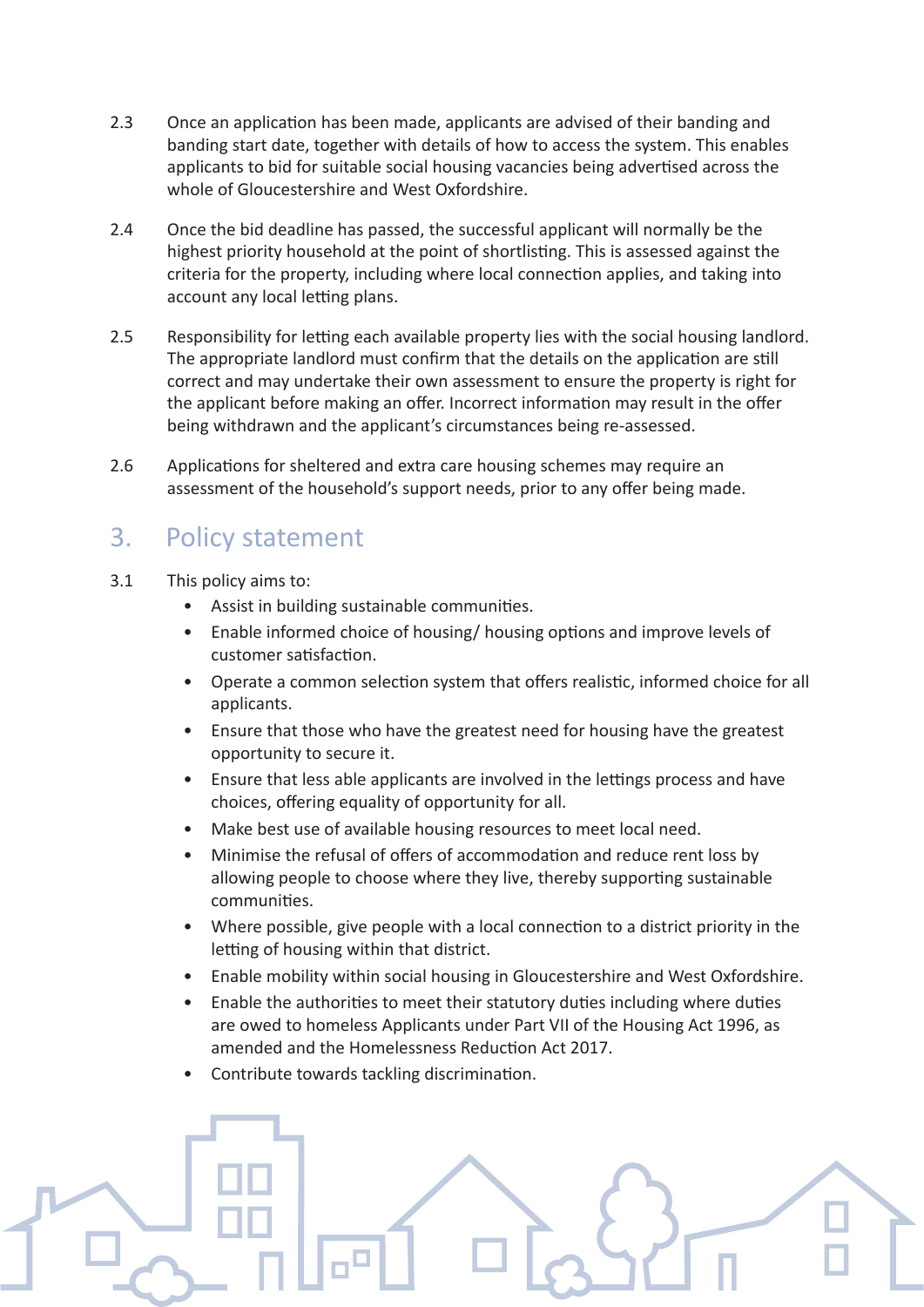- Use a common eligibility criteria and housing application process.
- Ensure fairness, simplicity and transparency with a system that is easily understood.
- Promote a feeling of ownership and commitment to their area as they will have chosen to live there.
- Assess applications according to the applicant's needs under the framework of the policy.

#### 4. Equal opportunities and social inclusion

- 4.1 All partners of Homeseekerplus agree that applicants should be given every possible assistance to access the housing register and search for suitable properties. Applicants who are identified as being potentially disadvantaged by the scheme may be contacted to discuss alternative options.
- 4.2 All partners of Homeseekerplus are committed to the elimination of discrimination. They promote equality of opportunity for all and work towards this goal in the provision of services.
- 4.3 We are committed to:
	- Eliminating discrimination, harassment, victimisation and any other conduct prohibited by the Equalities Act 2010
	- Advance equality of opportunity between persons who share a relevant protected characteristic and others who do not share it
	- Foster good relations between people who share a protected characteristic and those who do not share it
	- Removing or minimising disadvantages suffered by people who share a relevant protected characteristic that are connected to that characteristic
	- Taking steps to meet the needs of people who share a relevant protected characteristic that are different from the needs of people who do not share it
	- Encouraging those people who share a relevant protected characteristic to participate in public life or in any other activity in which participation by such persons is disproportionally low
	- Making the best possible use of the existing and potential workforce and resources by enabling cross boundary moves
- 4.4 Applicants potentially disadvantaged by the scheme will initially be identified from the application process and they may be offered a home visit or interview. Staff will seek to establish any support needs and identify ways of enabling the applicants to fully participate in Homeseekerplus. This may include sending copies of the adverts in large print to an applicant or simply providing advice. Translation services may be provided where appropriate.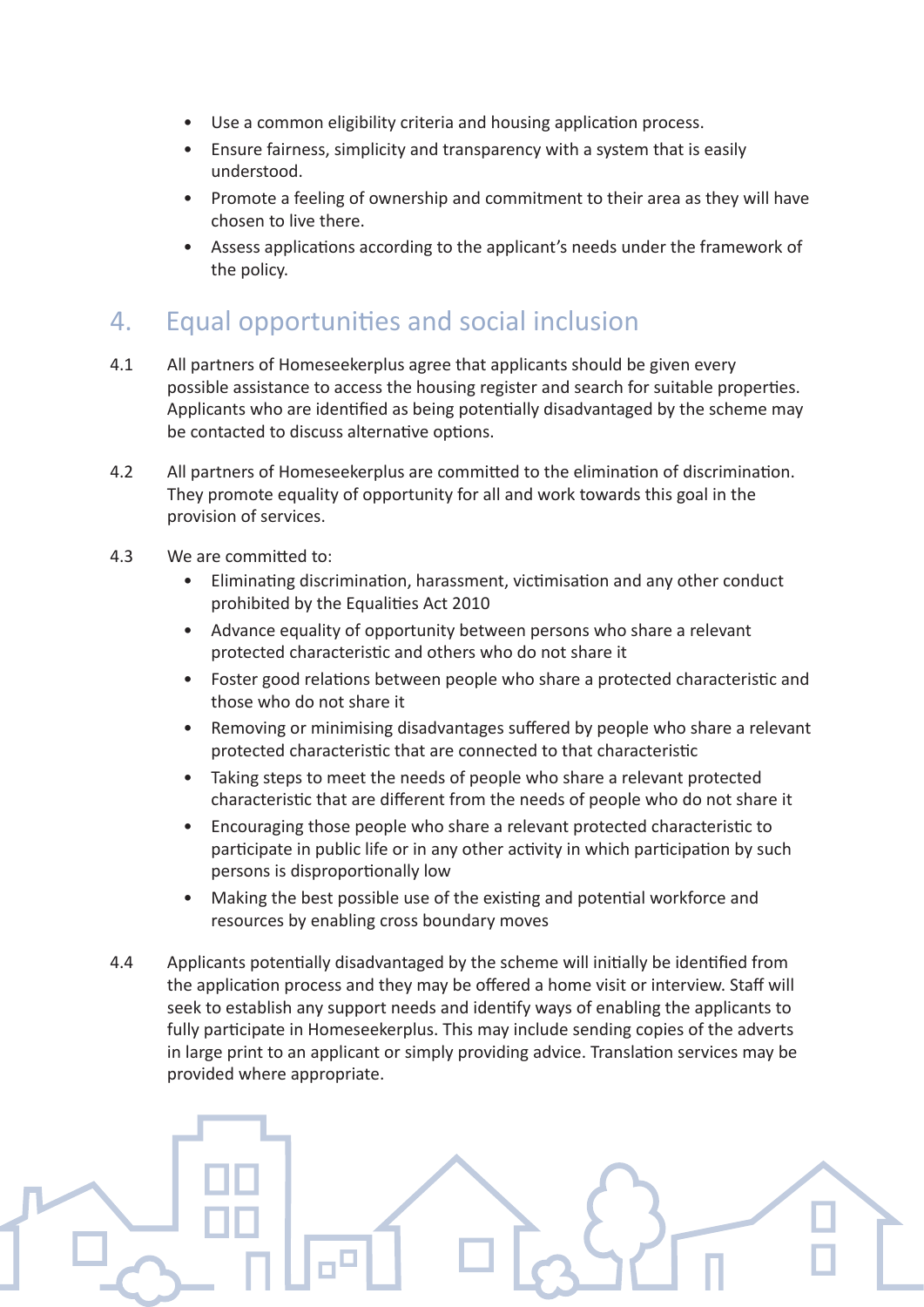- 4.5 Disadvantaged applicants are able to nominate a person (including family members, friends or a professional worker) to help them bid, or to bid on their behalf for suitable properties. Signed consent will be required if requests are made by a third party.
- 4.6 The local authority may bid for suitable vacancies on a vulnerable applicant's behalf if they are at risk of being disadvantaged by the scheme and have no support to enable them to make bids themselves. This may include the use of the 'Autobid' function.
- 4.7 Agencies providing support may be able to assist their client with help on housing issues.

### 5. Legal Framework

- 5.1 Homeseekerplus complies with the local authorities' statutory duties under Part VI and VII of the Housing Act 1996 as amended, and the Homelessness Reduction Act 2017, in addition to any other relevant legal duties, and has regard to the following:
	- Allocation of accommodation: guidance for local housing authorities in England 2020
	- Equalities Act 2010
	- Public Sector Equality Duty
	- Data Protection Act 2018
	- Localism Act 2011
	- Immigration Act 2014
	- Local letting plans
	- S.106 agreements
	- Armed Forces Act 2011
- 5.2 Furthermore, this policy will have due regard to any subsequent superseding acts and/or guidance.

#### 6. Data retention

- 6.1 As part of the application process, personal data is required to support any housing application. We will comply with all data protection legislation. This includes:
	- For active applications, data is stored for as long as the application is active.
	- For housed applications, data is stored for three years
	- If Homeseekerplus is not accessed for a period of one year, then the case will be set to 'removed' and removed after six months.
	- Homeless applications are stored for three years.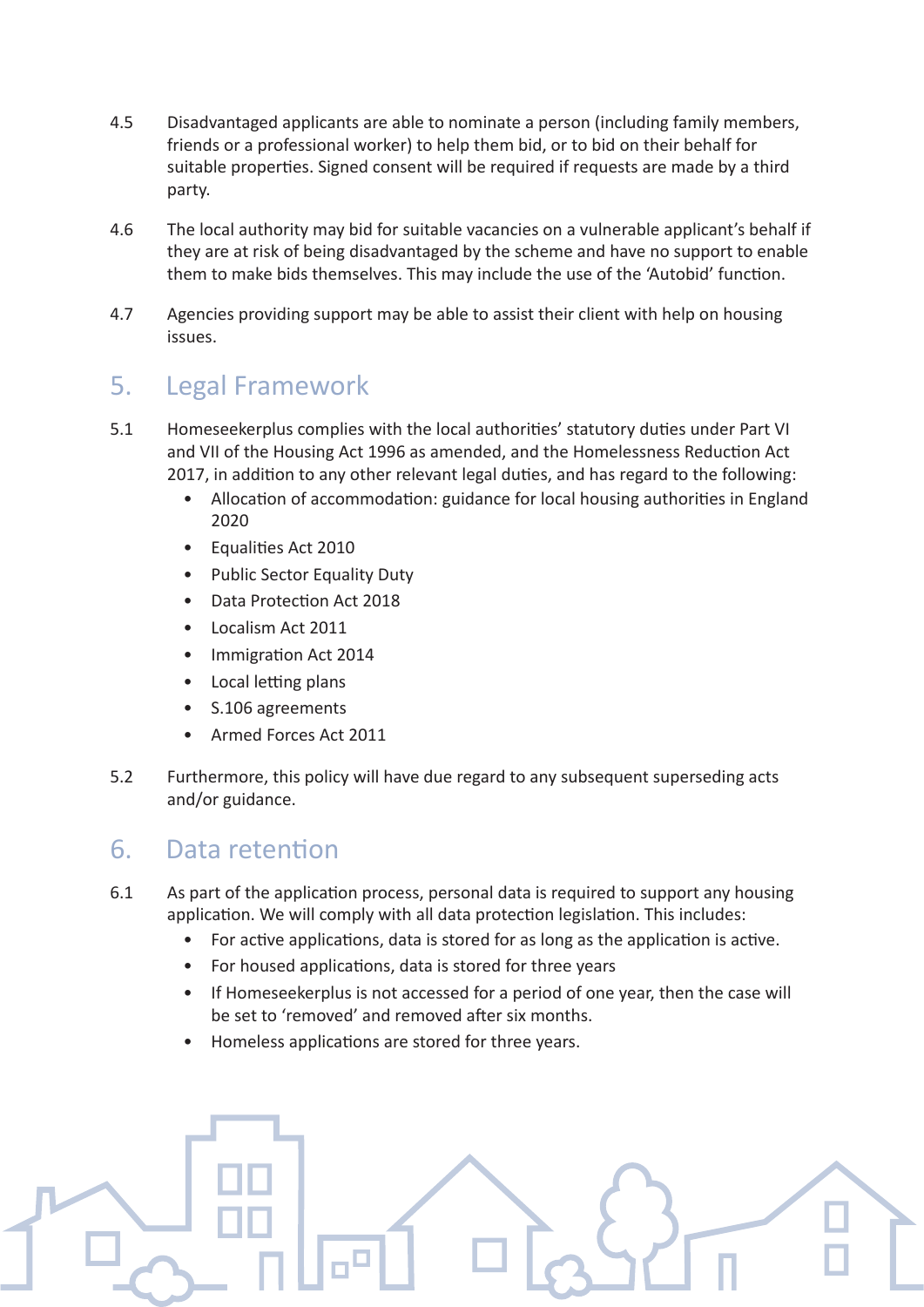# 7. Definition of social housing providers for Homeseekerplus

- 7.1 For the purposes of this policy, affordable housing is defined as being social rented and affordable rented housing provided to eligible households who otherwise would be unable to secure alternative provision, and who have been assessed under this policy. Housing providers who operate within the Homeseekerplus boundaries are defined as being registered providers, arm's length management organisations or stock owning Councils. Eligibility and qualifying criteria for providers is set by this policy.
- 7.2 All partners have a common goal to provide homes for local people in housing need with eligibility determined within this policy framework.

#### 8. Types of tenancies

8.1 Depending on the landlord and applicants' circumstances, an applicant may be offered either an introductory, secure, starter, assured, fixed term, assured short hold or flexible tenancy.

#### 9. Who is eligible to register?

9.1 Homeseekerplus is open to anyone in housing need who is not subject to immigration rules which would otherwise exclude them. Eligible households may include, but are not limited to, existing tenants looking to transfer to another property, homeless households looking for a permanent home and other households who might, for example, reside in the private sector or lodge with family and friends. A household includes anyone that may reasonably be expected to live together with them as part of their application.

#### 10. Who is not eligible to register?

- 10.1 Persons from Abroad
- 10.2 Persons subject to immigration control who are eligible for an allocation of housing accommodation, the following classes of persons subject to immigration control are persons who are eligible for an allocation of housing accommodation under Part 6 of the 1996 Act:

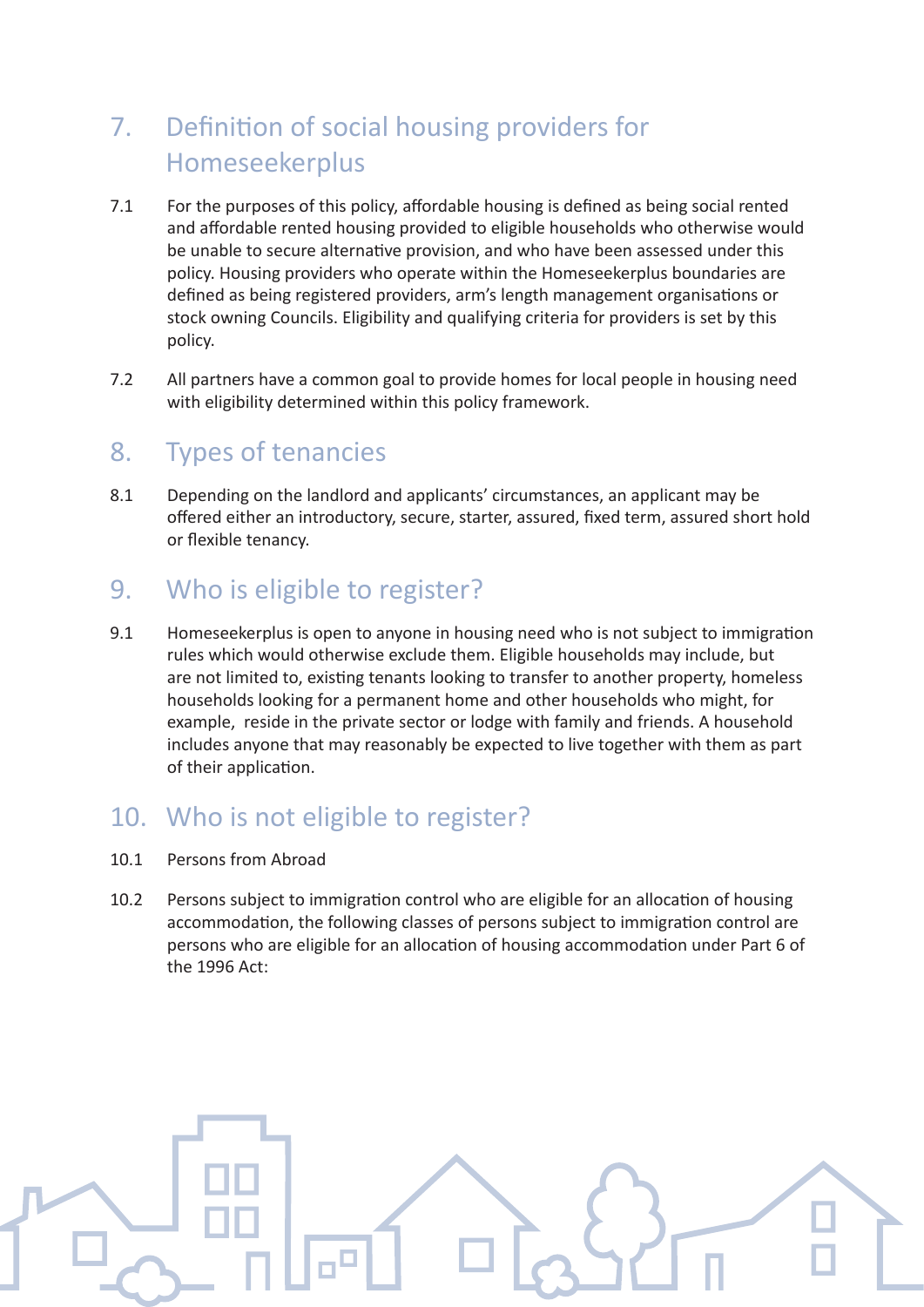- Class A a person who is recorded by the Secretary of State as a refugee within the definition in Article 1 of the Refugee Convention and who has leave to enter or remain in the United Kingdom;
- Class B a person:
- who has exceptional leave to enter or remain in the United Kingdom granted outside the provisions of the Immigration Rules; and
- who is not subject to a condition requiring him to maintain and accommodate himself, and any person who is dependent on him, without recourse to public funds;
- Class C a person who is habitually resident in the United Kingdom, the Channel Islands, the Isle of Man or the Republic of Ireland and whose leave to enter or remain in the United Kingdom is not subject to any limitation or condition, other than a person—
	- $\circ$  who has been given leave to enter or remain in the United Kingdom upon an undertaking given by his sponsor;
	- o who has been resident in the United Kingdom, the Channel Islands, the Isle of Man or the Republic of Ireland for less than five years beginning on the date of entry or the date on which his sponsor gave the undertaking in respect of him, whichever date is the later; and
	- o whose sponsor or, where there is more than one sponsor, at least one of whose sponsors, is still alive; and
- Class  $D a$  person who left the territory of Montserrat after 1st November 1995 because of the effect on that territory of a volcanic eruption.
- 10.3 If the local authority decides that an applicant is not eligible to register for any of these reasons, they will notify the person of the decision in writing, including the reason.
- 10.4 Other:
	- o Applicants under 16 years of age at the date they apply are not eligible to register for Homeseekerplus.
- 10.5 Persons who are ineligible for a tenancy in their own right may still be included within a household application and for determining the number of bedrooms needed for the household.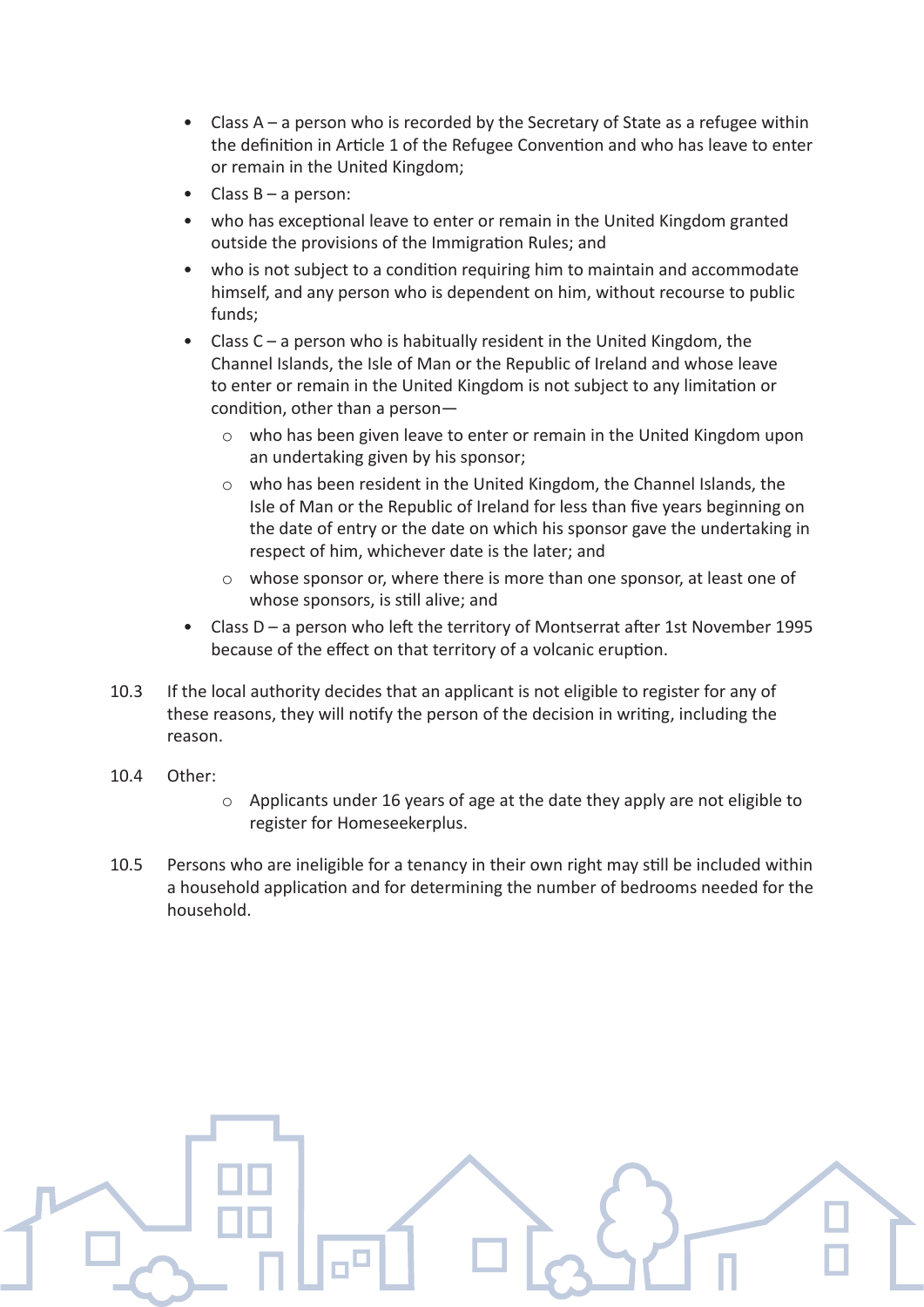# 11. Who does not qualify?

- 11.1 Homeseekerplus has been established under the terms of the Housing Act 1996, as amended, and the Localism Act 2011. This gives local authorities the right to decide who will not qualify for social housing.
- 11.2 Applicants who may initially be eligible to register on Homeseekerplus but, following assessment, do not qualify, will be excluded from Homeseekerplus. Others may be eligible and qualify to be included but are subsequently suspended from bidding
- 11.3 The following are persons who do not qualify for Homeseekerplus: An applicant may not hold two tenancies at one time, applicants must be able to end their current tenancy within a reasonable period from being made an offer.
	- o An applicant will not qualify for social housing if the local authority has undertaken an affordability check which has shown that they have sufficient financial resources to adequately resolve their own particular housing need through outright purchase, lease or mortgage. This check will consider the type of accommodation needed to meet these needs to resolve their own housing need within their district.
	- o Homeowners who own or part own a property which is suitable for the household's needs or where those needs can be resolved through adaptation, and where it is safe to remain.
- 11.4 If the local authority decides that an applicant does not qualify, they will notify the applicant of their decision in writing and the reasons for it.
- 11.5 Applicants who do not qualify will need to reapply in full if they feel their circumstances have changed to the extent that they may now qualify.

# 12. Suspending and demoting an application

12.1 Applications to Homeseekerplus may be suspended or demoted if any of the following circumstances are identified

#### 12.2 Tenancy Debts:

If an applicant has rent arrears or other housing debt with a social landlord or any other housing provider (as detailed in 1.1 above) , which accrued less than 6 years ago, the applicant will be given the opportunity to clear the debt before a decision to suspend the application is made. If the applicant is unable to do this, they may be suspended for a period sufficient to reduce the debt to below the equivalent of eight weeks arrears, as well as having a repayment plan in place and payment being made before they can bid for properties.

12.3 Each case will be considered on its own merit, For example, an application would not be suspended if rent arrears arose as a result of domestic abuse.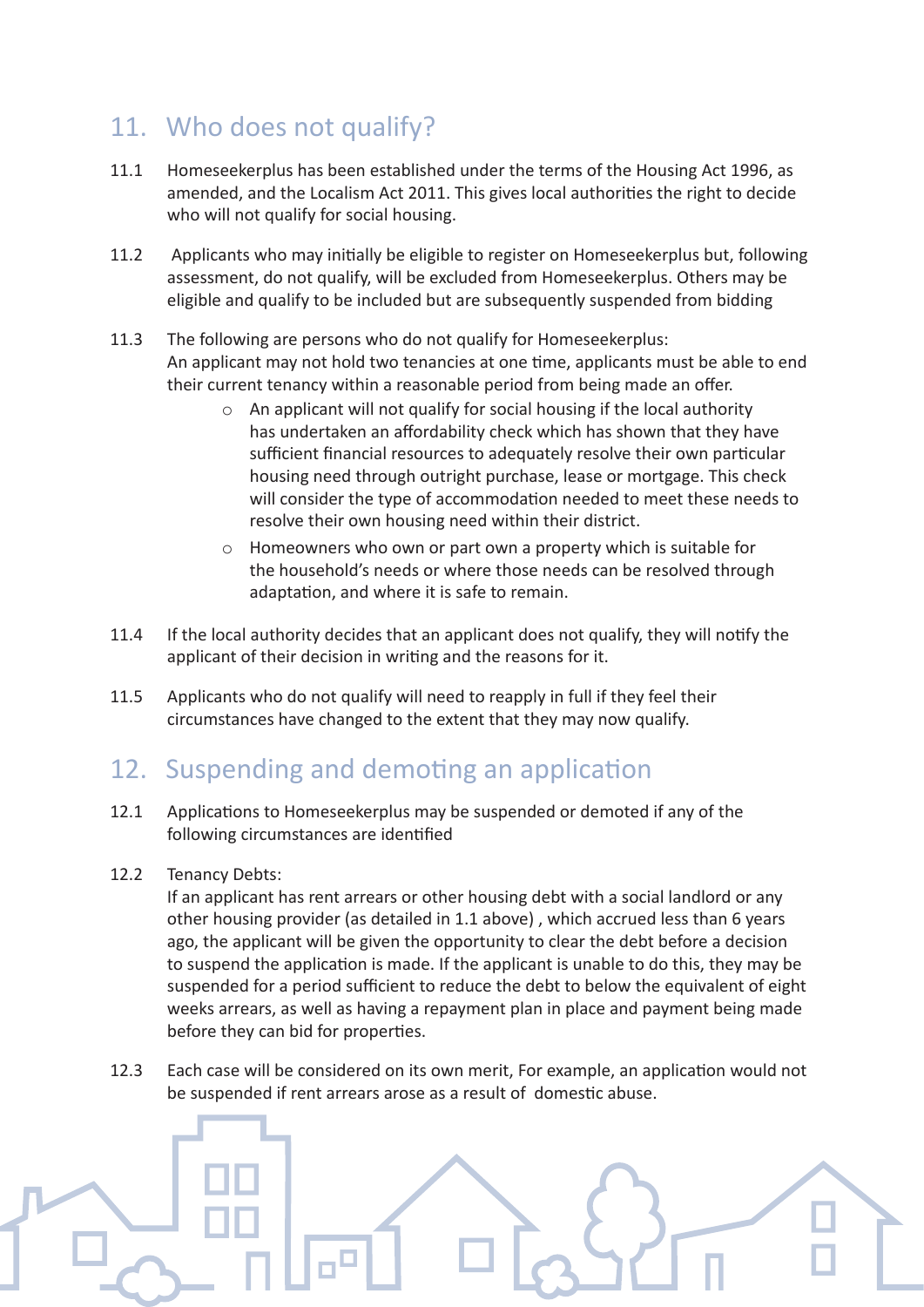- 12.4 Existing social housing tenants who are suspended because of rent arrears will be considered as an exception on an individual basis if proved that they cannot afford to stay in their current tenancy as a result of Welfare Reform Act changes.
- 12.5 If a partner landlord becomes aware of such a debt they will inform the relevant local authority when arrears are reduced. The local authority may unsuspend the application or advise the applicant to submit a change of circumstances for their application to be reassessed.
- 12.6 Time Limited Bands:

Applicants who have been awarded time limited bands are expected to bid on all suitable property types available within their local connection area. Failure to do so may result in suspension or demotion for a period the local authority deems appropriate.

12.7 Repeated Refusal of Properties:

Whilst Homeseekerplus aims to give applicants choice, it also needs to help social landlords let their available homes in an efficient way. If an applicant refuses three properties that the local authority considers suitable, the application will be demoted or suspended for a period of 6 months from the time of their last offer. This provision does not apply to final offers of accommodation made in order to discharge homeless duties under part VII of the Housing Act 1996 (as amended) or Homelessness Reduction Act 2017.

12.8 Financial

Applicants who have unreasonably disposed of financial resources that could have enabled them to purchase/obtain their own accommodation will be suspended. Financial Assessments of armed forces applicants will have due regard of statutory guidance to social housing for members of the armed forces.

12.9 Unreasonable behaviour/rent arrears

The applicant, or a member of their household, has been responsible for unacceptable behaviour serious enough to make them unsuitable to be a tenant of the local authority or a social housing landlord at the time of application.

- 12.10 Behaviour that may be regarded as unacceptable is as follows:
	- Criminal activity in the vicinity of the property
	- History of anti-social behaviour or disruptive nuisance to neighbours
	- Racial harassment
	- Illegal drug use or dealing
	- Any other breach of the tenancy agreement such that the landlord would be likely to apply for and obtain a possession order.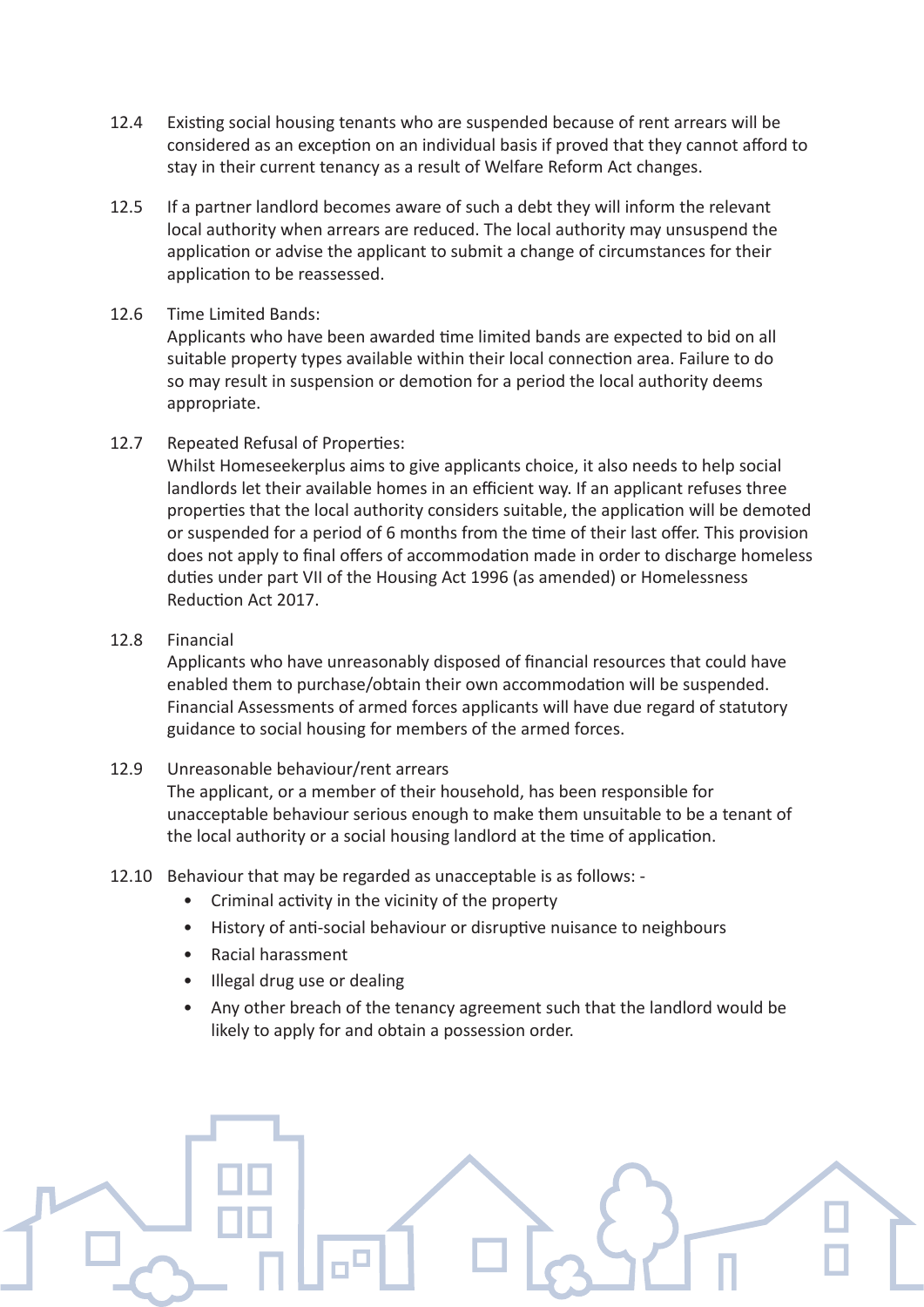- 12.11 As part of the assessment, consideration will be given to the household's personal circumstances, the severity of the situation and any other factors that may be relevant.
- 12.12 Such applicants will be informed of the actions required from them to demonstrate that there has been a change in their behaviour such that they will become qualifying e.g. obtaining a satisfactory landlord reference for a period of six months or where regular repayments are made without fail against an agreed repayment plan for a period of six months.
- 12.13 Deliberately worsening their circumstances An immediate review of an application will be undertaken if an applicant is found to have acted (or failed to act) in a way which deliberately worsened their housing situation. This could lead to the applicant being suspended, or being demoted to a lower band, for a minimum of 6 months.
- 12.14 Exceptions to these qualifying criteria include:
	- Those people fleeing harassment or violence where the Police, Independent Domestic Violence Advocates (IDVA) or Multi Agency Risk Assessment Conference (MARAC) support a move
	- Proven social or medical/welfare needs
- 12.15 In exceptional circumstances where the applicant has an urgent need to move, the local authority may waive this qualification and suspension criteria.
- 12.16 Requesting a review of a suspension / demotion: Applicants will be advised as to what action/s will be necessary to lift the suspension or demotion.
- 12.18 Applicants who are suspended will need to contact their relevant local authority to ask for a review of this suspension if they feel their circumstances have changed. If agreed, their application will be reactivated and reassessed.

# 13. Providing false information and change of circumstances

13.1 Any applicant who knowingly or recklessly gives false information or knowingly withholds information in order to secure a home to which they are not entitled may lose any home provided to them and may also be prosecuted. Where false information is given and the applicant becomes non-qualifying or ineligible, the application will be removed. Where false information is given and the applicant still qualifies, the application will be suspended for a period of 3 months and the applicant will have to reapply with correct information. The law imposes severe penalties, including substantial fines up to £5000 or imprisonment, when an offence is proven.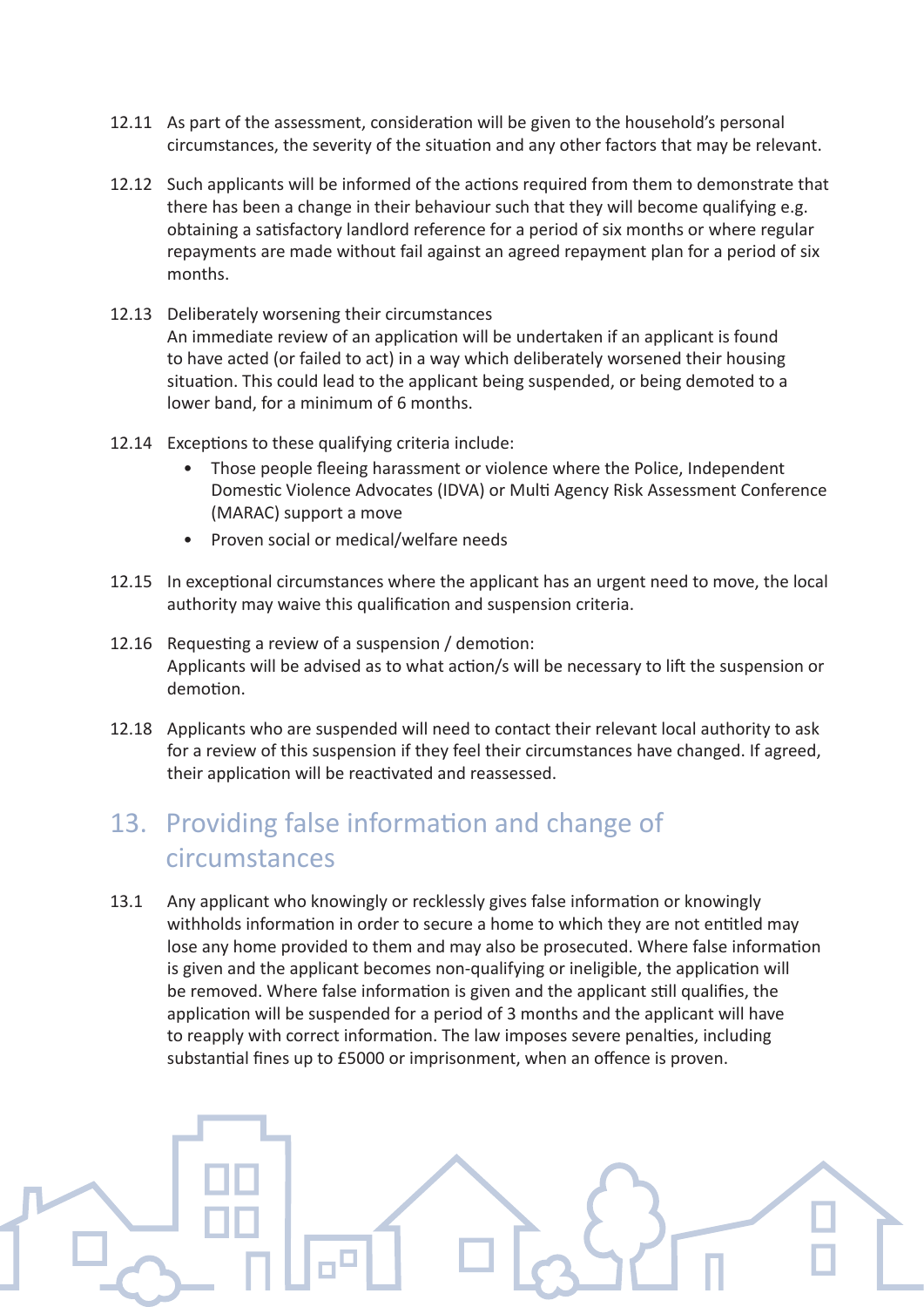### 14. Local Connections

- 14.1 Due to the exceptional demand for housing across the Homeseekerplus area and the difficulty in solving local housing need, preference will normally be given to applicants with a local connection to the appropriate district.
- 14.2 Homeseekerplus local connection is defined by any of the following:
	- Those who are, or were in the past, normally resident in the local authority area, and that residence was of their own choice during six out of the past 12 months or during three out of the past five years.
	- those who are employed in the local authority area
	- Those who have immediate family connections in the local authority area for five years
	- Members of the armed forces
	- Other special circumstances
- 14.3 Local connection will be awarded by the lead authority only.

### 15. Local connection clarification

#### 15.1 Normal residence

'Normal residence' is to be understood as meaning 'the place where, at the relevant time, the person in fact resides.' Residence in temporary accommodation provided by a housing authority can constitute normal residence of choice and contribute towards a local connection. In the case of a person who is street homeless or insecurely accommodated ('sofa surfing') within their district, the housing authority will need to satisfy themselves that the applicant has no settled accommodation elsewhere, and if from inquiries the authority is satisfied that the applicant does in fact reside in the district, then the applicant will be considered as normally resident.

15.2 Where the applicant raises family associations, this may extend beyond partners, parents, adult children or siblings. They may include associations with other family members provided there are sufficiently close links in the form of frequent contact, commitment or dependency. Family associations should be determined with regard to the fact-specific circumstances of the individual case.

#### 15.3 Employment

For the purposes of employment, a member of the application should work in the district they are applying too: it would not be sufficient if the employer's head office is located in the relevant district, but their place of work is not. In the case of self-employment, local connection will be defined by the address at which their business is registered. For agency, casual or other types of employment, proof must be provided that the employment contract is not short-term, casual or ancillary.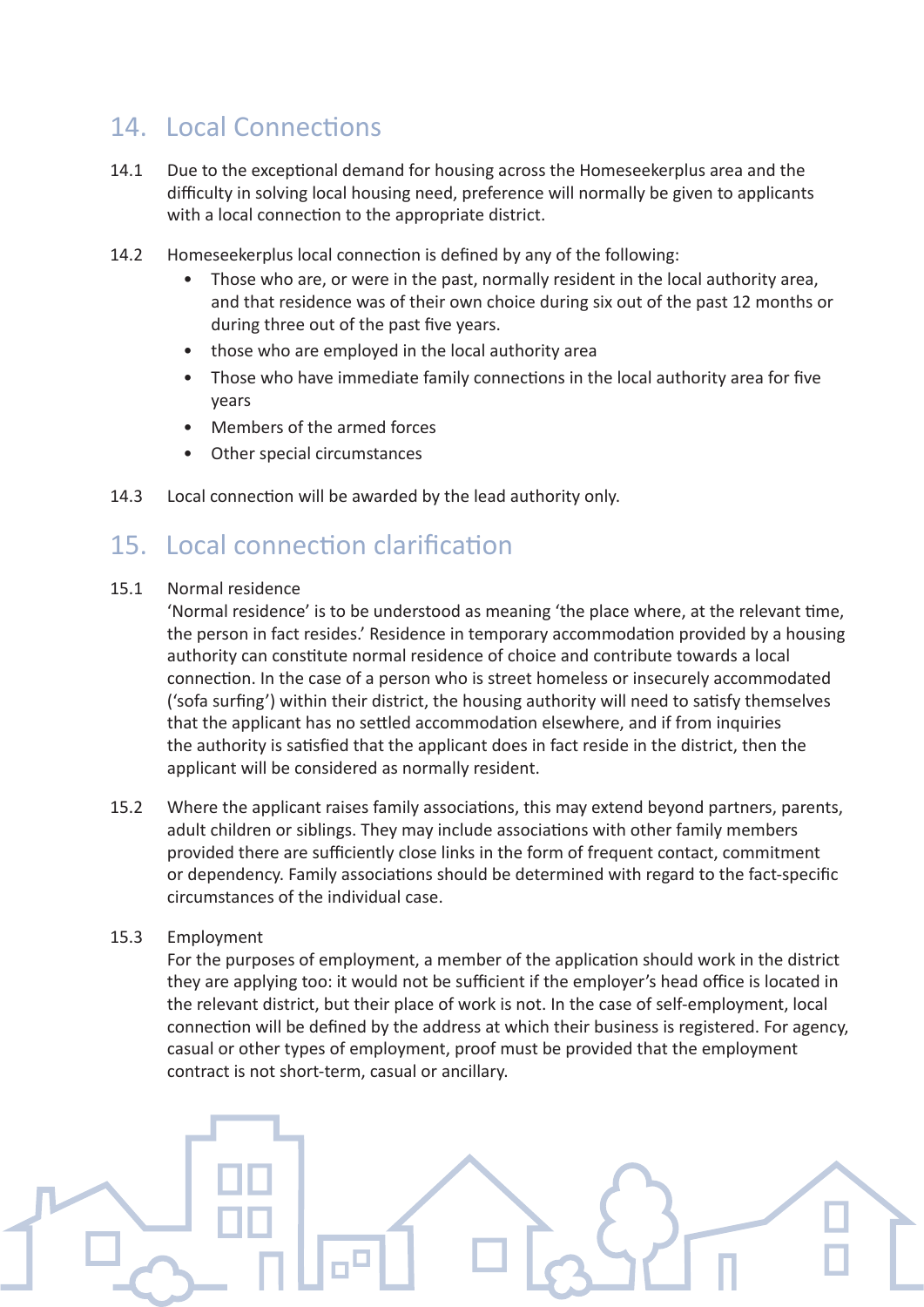#### 15.4 Special Circumstances

Special circumstances include but are not limited to the need to be near special medical or support services which are available only in a particular district and where transport links are not sufficient to meet those needs. Special circumstances will be assessed on their own individual merits.

#### 15.5 Care leavers

Care leavers who are owed a 'Leaving Care' duty, will have a local connection to all districts within the area of the Children's Services Authority. Care leavers who have been placed in accommodation in a different district to that of the Children's Services Authority, and they have lived in the other district for at least 2 years, including some time before they turned 16, they will also have the same local connection until they are 21. Any local care leavers protocol applies.

#### 15.6 Armed Forces

Members of the armed forces will have a local connection to a district of their choice. This applies to:

- Those currently serving, or having served within the immediately preceding five years.
- Bereaved spouses or civil partners who have recently, or will cease to be, entitled to Ministry of Defence accommodation following the death of their service spouse and the death was wholly or partly attributable to their service.
- Existing or former members of the reserve forces who are suffering from a serious injury, illness or disability which is wholly or partly attributable to their service.
- 15.7 Local connection will also be awarded to divorced or separated spouses or civil partners of Service personnel who are required to move out of accommodation provided by the Ministry of Defence.

#### 15.8 Persons from Abroad

If an applicant has been subject to immigration control where they would not have been deemed eligible and subsequently become eligible, the date of where a local connection would apply is the date they moved into the area. Refugees would have a local connection outside of these criteria to the last area they were housed in by the Home Office under asylum support.

- 15.9 Local connection will not be awarded if your accommodation was not of the applicant's own choice. This includes but is not limited to:
	- Approved premises
	- Rehabilitation units
- 15.10 Decisions on local connection will be made based on the facts at the date of the decision and not the date of application.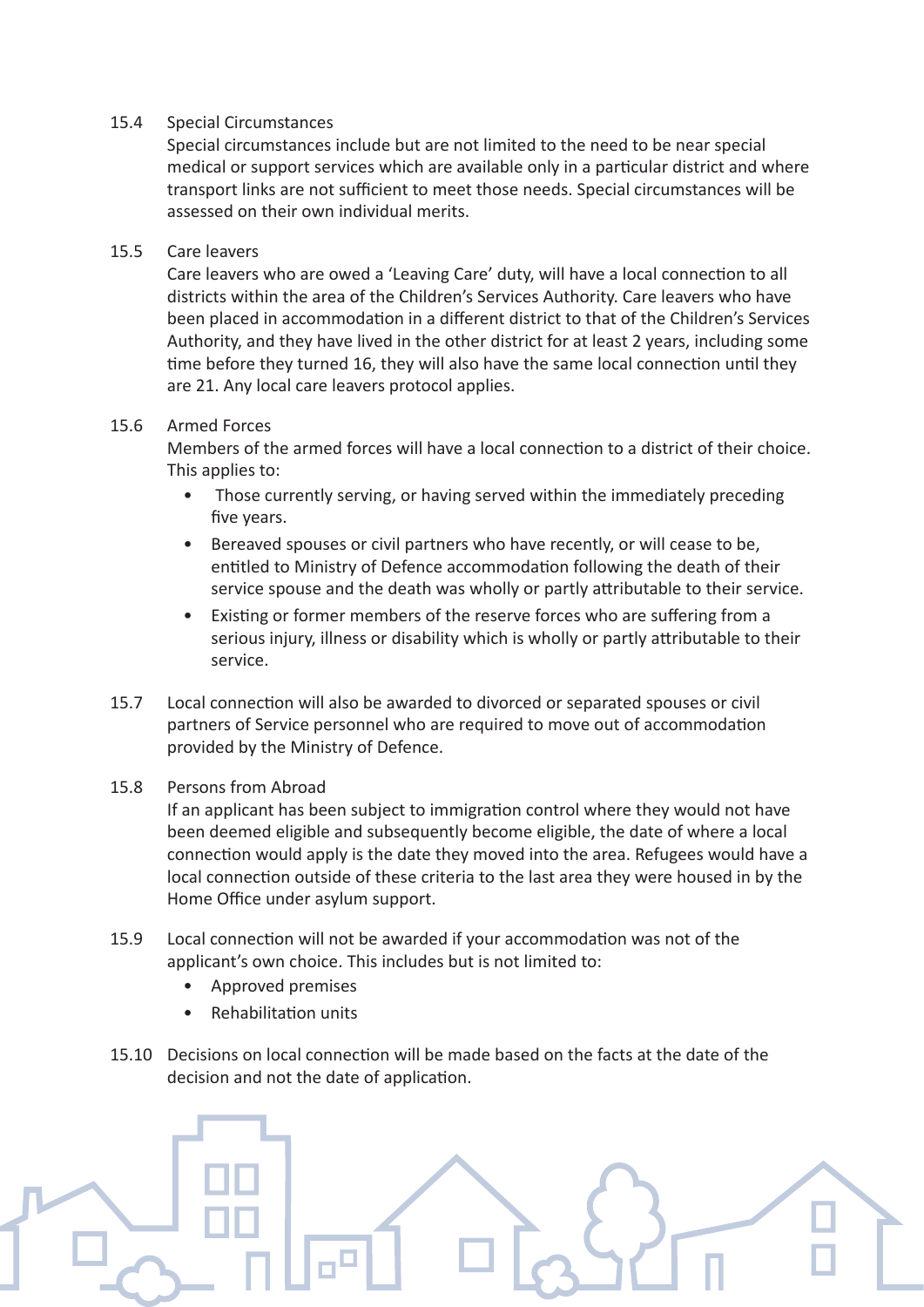# **Section 2: Assessment of applications**

#### 16. How to register

- 16.1 Applicants are able to register for social housing through the Homeseekerplus website at www.homeseekerplus.co.uk Homeseekerplus is an online application only and has been designed to be accessible to all with speech, reading and translation tools. Applicants needing advice and assistance with their application are advised to contact the authority they are applying to.
- 16.3 When an applicant applies through the Homeseekerplus website and has registered their household, they will complete an application for social housing, giving details of their housing situation. If, after completion of the application and provision of any necessary proof or further information, the applicant is assessed as being eligible, they will be given a band start date and placed in a local housing band.
- 16.4 Special rules are required for those in the armed forces to comply with The Localism Act recognising the services they have offered the country. On discharge members of the armed forces, with Homeless priority need (dependent children or vulnerable as a result of disability) will be awarded Gold band for 6 months from the discharge date. Homeless with a non - priority need are given Silver band from their discharge date. Should they become homeless again within 5 years of the discharge priority need or unintentionally homeless applicants will be awarded Gold band again for 6 months from Notice being received. Non-priority need or Intentional homeless will get Silver band backdated for 6 months from the Notice being received.
- 16.5 Applicants should make sure that they include all relevant details on the application so that proper consideration can be given to the application. Homeseekerplus may contact any of the applicants' previous landlords or agencies to check the details given.
- 16.6 All applicants will be given unique login details which can be updated from the account.
- 16.7 Applicants will be informed if further information or clarification is required. Failure to complete the online application form will result in it being deleted from the system.

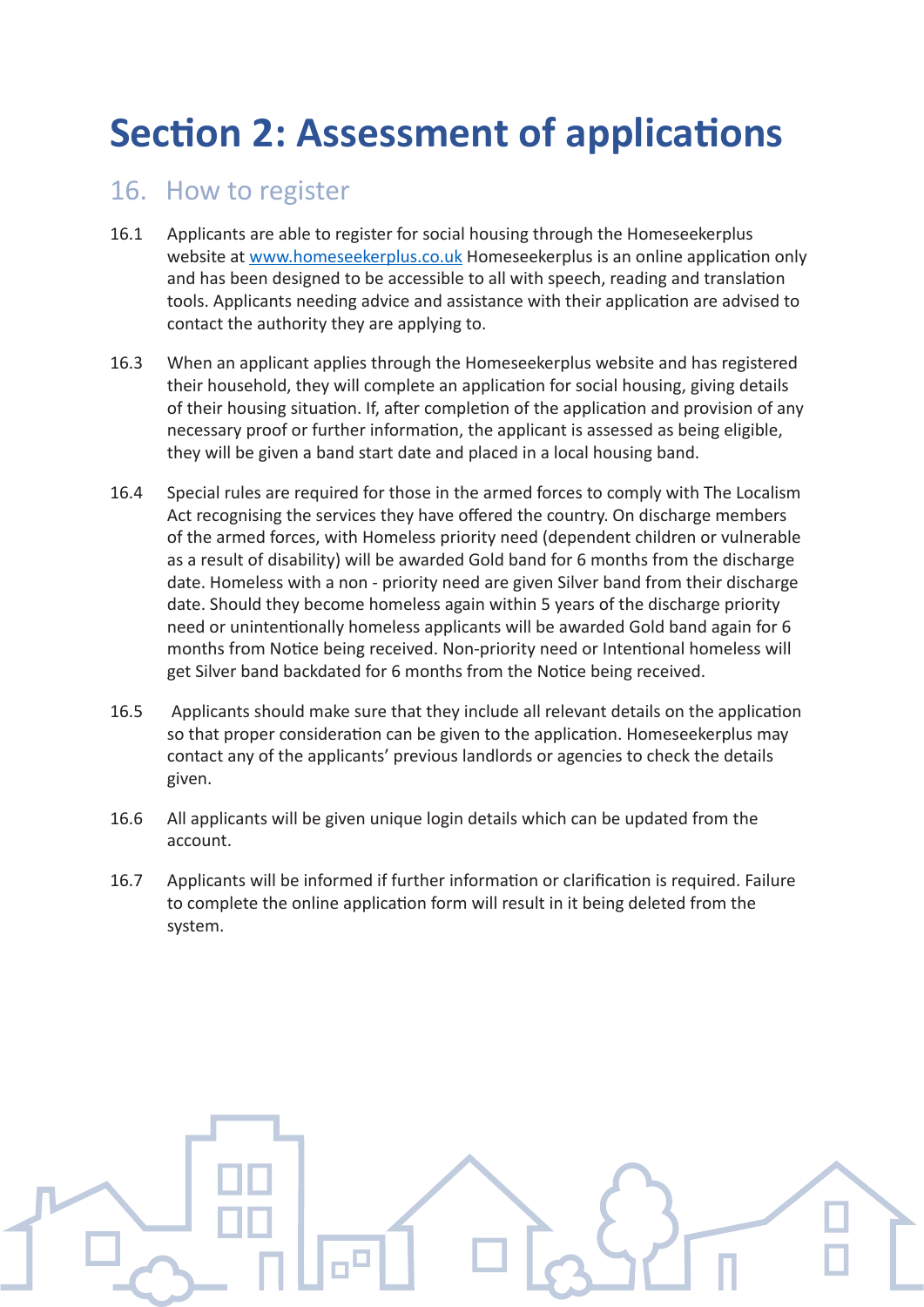# 17. Assessment of an application

- 17.1 By registering to join Homeseekerplus, the applicant will need to freely give their consent for enquiries to be made to verify their circumstances. Applicants will need to confirm that the information they have given is true and accurate.
- 17.2 The information the applicant has provided will guide the decision on which band they will be placed in. Applicants will be required to provide the lead authority with documentation to evidence the stated housing need.

#### 18. Bedroom need assessment

- 18.1 The bedroom need for a household is assessed to match housing costs guidance to ensure suitability and affordability for low income households.
- 18.2 One bedroom is required for:
	- • An adult couple
	- • A person aged 16 or over
	- • 2 children aged up to 16 years of age of the same sex
	- • 2 children aged up to 10 years of age of different sexes
- 18.3 When a child is born, the applicant must provide evidence of the birth as soon as possible and the bedroom need will then be re-assessed. This may not change the bedroom need or banding and any additional award will not be given until evidence of the birth is provided.
- 18.4 Visiting children will not be counted in this assessment.

#### 19. Verification

- 19.1 Applicants will be able to bid for properties advertised, but no tenancy will be offered until verification has been completed by the relevant local authority. The purpose of this verification is to establish the accuracy or validity of the application.
- 19.2 Documents required for verification will depend upon individual circumstances. Documents must be provided to verify medical needs, eligibility and qualifying status etc.
- 19.3 Key documents will remain valid for 6 months or for the length of validity of the document, whichever is the longer or should your circumstances change then we may require further verification of your documents.

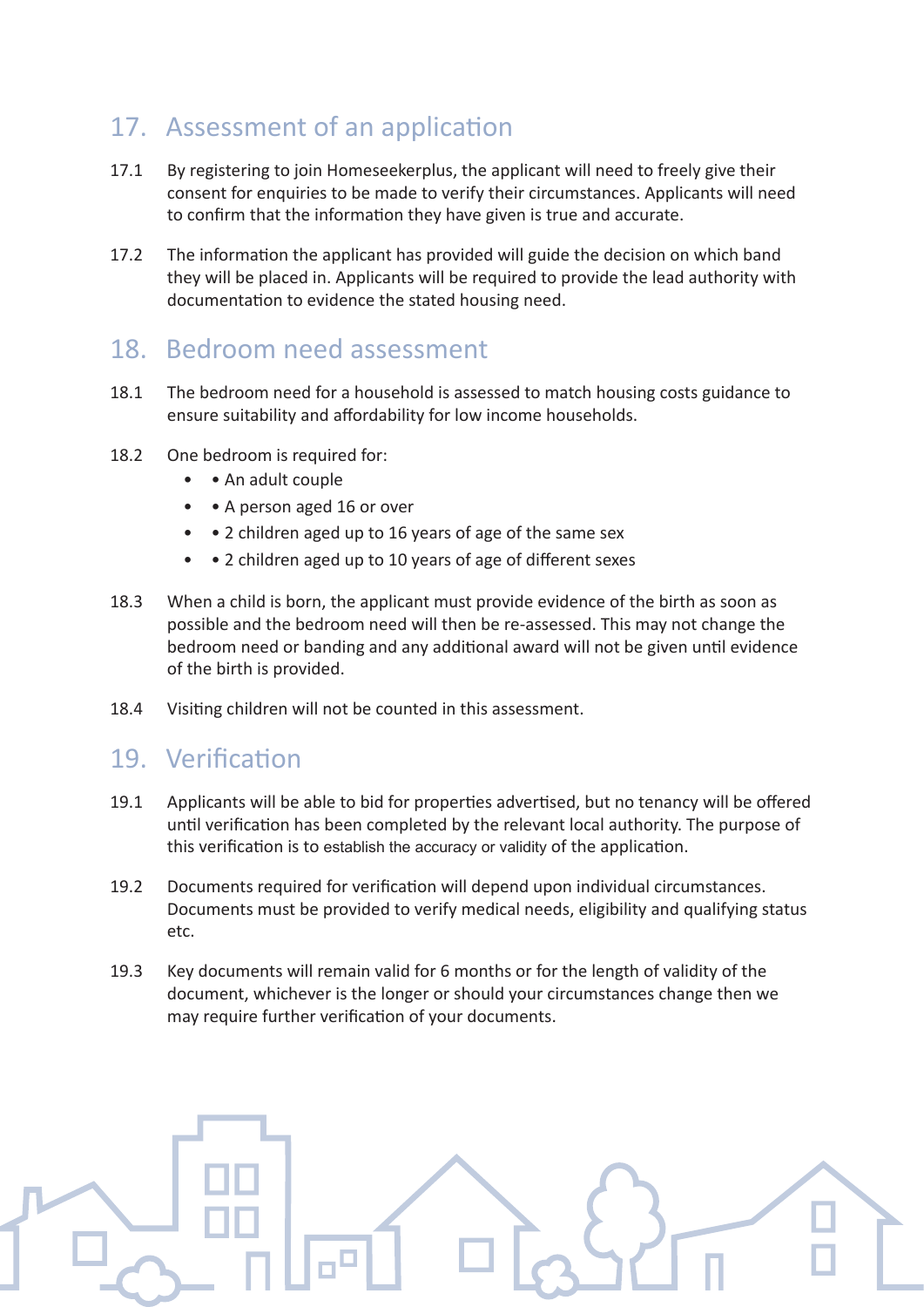- 19.4 Key standard documents can include, but are not limited to:
	- Identification for all household members on the application
	- 2 months bank statements of all household members over the age of 18
	- Proof of Child Benefit or an appropriate court order
	- Proof of residency to support 'right to rent' checks

#### 20. Banding reasons

- 20.1 Applicants will be awarded a band appropriate to the household circumstances assessed from the information provided in their application.
- 20.2 To qualify for a particular band, applicants need to meet at least one of the criteria set out in the banding table below.
- 20.3 Applicants will be awarded two bands one for their "local" band (lead authority) and one for their "global" band (other 6 authorities). In some cases, these may be with the same authority, depending on circumstances. However, having a local connection to another authority would not automatically deem a household to have a higher banding in that district.
- 20.4 An applicant's banding may be time- limited due to the type of housing need, therefore, the household would be expected to bid for and accept any suitable property offered within that time limit. Failure to do so may lead to a direct match or demotion.

#### 21. Right to move

- 21.1 Right to Move is for social housing tenants who need to move to another district in order to take up a job or live closer to employment or training. In order to qualify, social housing tenants must demonstrate that the job/apprenticeship will alleviate significant hardship and that there are no other options available to them.
- 21.2 To determine qualification, the following detail will need to be established:
	- The distance and/or time taken to travel between work and home
	- The availability of transport, taking into account level of earnings
	- The nature of the work and whether similar opportunities are available closer to home
	- Other personal factors, such as medical conditions and child care options, which would be affected if the tenant could not move
	- Whether failure to move would result in the loss of an opportunity to improve employment circumstances or prospects, for example, by taking up a better job, a promotion or apprenticeship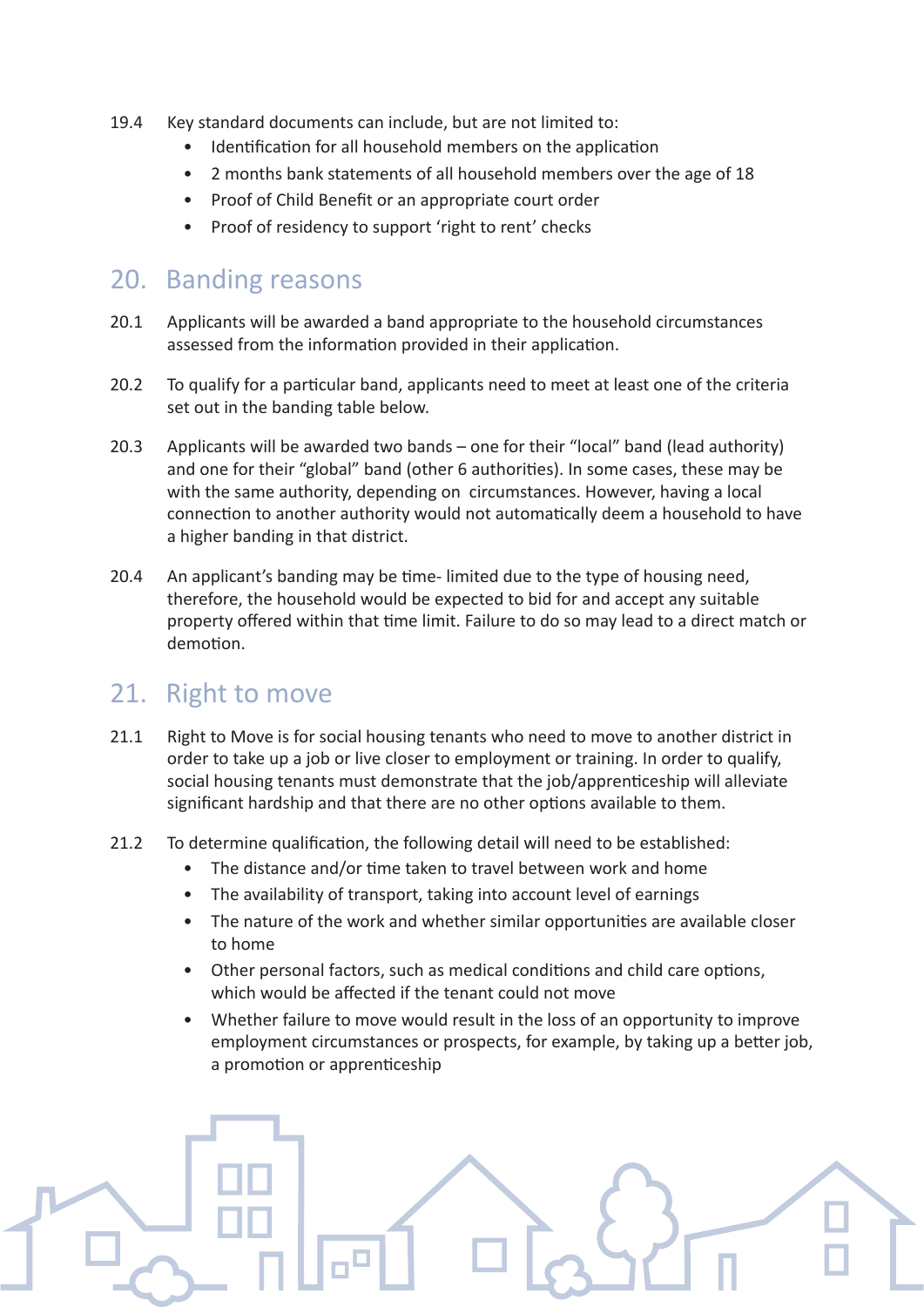21.3 Those who qualify for Right to Move will get a local banding preference of Silver, identifying that there is a "Significant welfare need that would be alleviated by a move to more suitable accommodation".

#### 22. Band criteria

#### a. Property size

#### 22.1 Emergency Band

Existing Gloucestershire and West Oxfordshire social housing tenants willing to move from family accommodation to non-family social housing property within the partnership area.

#### 22.2 Gold Band

Existing Gloucestershire and West Oxfordshire social housing tenants willing to move to smaller family sized accommodation if this has been agreed with the relevant local authority to release a property of higher demand or limited availability. or

There is major overcrowding in the current property - lacking 2 or more bedrooms (this will not apply if the applicant has unreasonably allowed one or more people to move in to the property, as this is deliberately worsening the situation). or

Environmental Health has inspected the property and has served a Prohibition Notice (or suspended Prohibition Licence) on the landlord due to overcrowding - subject also to the applicant not deliberately worsening the situation.

#### 22.3 Silver Band

There is overcrowding in the current property - lacking 1 bedroom - (this will not apply if the applicant has unreasonably allowed one or more people to move in to the property, this is deliberately worsening the situation).

#### b. Property condition

#### 22.4 Emergency band

Where Environmental Health has inspected the property and requires immediate vacation of the property because of an imminent risk of harm due to disrepair, major defects or grossly inadequate facilities. An Emergency Prohibition Order can be served on the landlord in these circumstances.

This award is time limited for 1 month when it will be reviewed. It can be extended if no suitable properties have become available in this time scale, or a direct match can be made.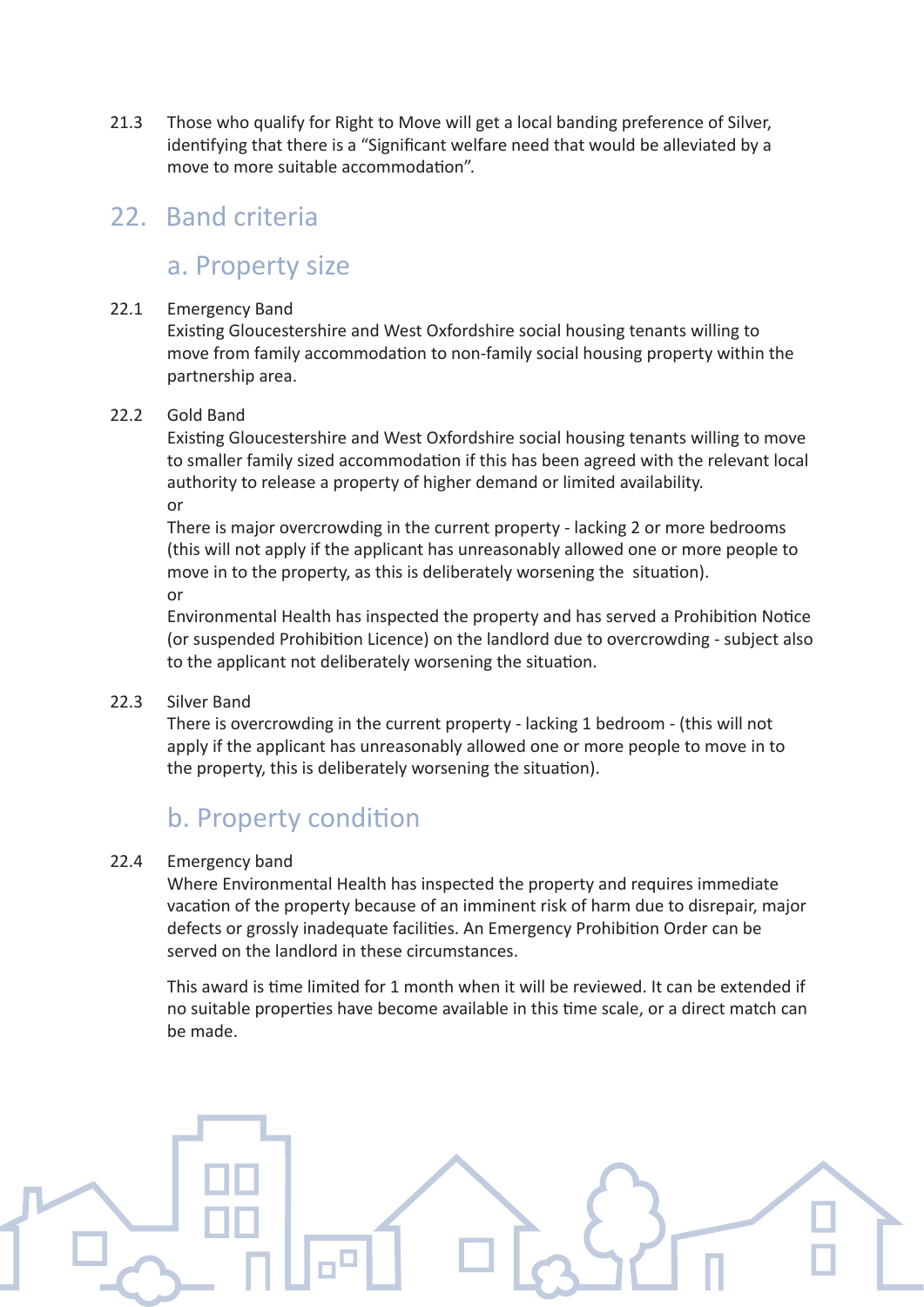22.5 Gold band

Where Environmental Health has inspected the property and has served a Prohibition Order

or

A Suspended Prohibition Order on the landlord that repairs have to be undertaken but the landlord is unable/unwilling to comply. In most cases the landlord will be required to undertake repairs to remedy the problem and when completed this should resolve the issue.

22.6 These only apply to the Local band so only when bidding for properties in the home/ lead local authority area.

#### c. Homelessness

- 22.7 Homelessness is defined by Part 7 of the Housing Act 1996 but was significantly updated by the Homelessness Reduction Act 2017. The Homelessness Reduction Act set out new duties to local authorities to, amongst other things, prevent or relieve homeless.
- 22.8 Therefore applications to Homeseekerplus from those who are homeless or threatened with homelessness will fall into the following categories:
	- A Prevention of Homelessness duty is ongoing or
	- A Relief of Homelessness duty is ongoing or
	- A Main Duty of Homelessness is ongoing or
	- The applicant has made a homeless application to one of the Homeseeker Plus Local Authorities and remains assessed as eligible for assistance and homeless after the homelessness duties have ended.
- 22.9 More information on these duties can be found here: https://www.gov.uk/guidance/homelessness-code-of-guidance-for-local-authorities
- 22.10 For the purpose of this policy and how banding will be assessed should the local authority owe you a duty under this legislation, banding will fall into either:
- 22.11 Gold banding (Main Duty)

The applicant has made a homelessness application under part VII of the housing act 1996, (as amended) to one of the Homeseekerplus local authorities, the 56 days of the Relief Duty have expired and the full s193 statutory homeless duty to secure accommodation for the applicant has been accepted by that authority. If this duty applies to an applicant, the applicant will receive a letter from the relevant local authority advising of this.

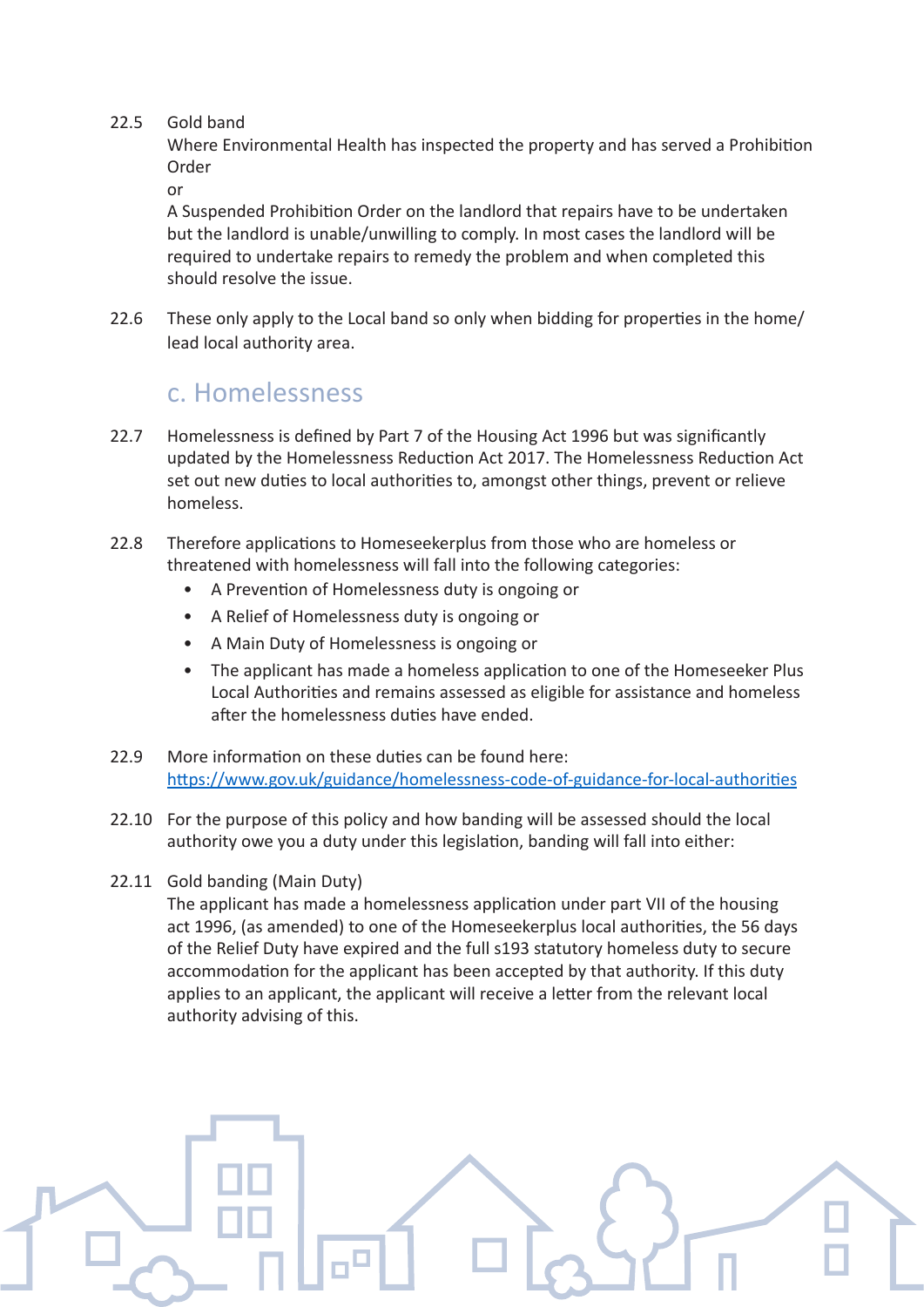This is time limited for 1 month when it will be reviewed. It can be extended if no suitable properties have become available in this time scale. A suitable tenancy in the private sector or a direct match into social housing may be made to end the homelessness duty at any time.

22.12 Silver banding (Prevention or Relief Duties)

The applicant has made a homeless application to one of the Homeseekerplus local authorities and either:

- A Prevention of Homelessness duty has been accepted
- A Relief of Homelessness duty has been accepted

or

The applicant has made a homeless application under part VII of the housing act 1996, as amended to one of the Homeseekerplus local authorities and remains assessed as eligible for assistance and homeless but has been found either nonpriority or intentionally homeless.

### d. Medical Need

22.13 None of the below refer to having a medical condition in its own right. It is only when the current housing is directly affecting that medical condition that priority is awarded. In other words, even if a member of the applicant's household has a very severe set of medical conditions, if their housing has little or no bearing on their health then no priority will be awarded.

#### 22.14 Emergency band

The applicant is assessed as in immediate need of re-housing on medical grounds. This may be when they have had a major incident, are in hospital or another emergency provision and unable to return to the existing home because of their medical condition and immediate adaptations are not available. This award is time limited for 1 month when it will be reviewed. It can be extended if no suitable properties have become available in this time scale or a direct match can be made.

22.15 Gold band

Urgent medical need or long-term disability that would be alleviated by a move to more suitable accommodation. This would apply when the situation is so serious that it would not be reasonable to expect the applicant to continue to live at the property for any length of time, given their particular medical circumstances but not a lifethreatening emergency. Proof of the situation would be required from Social Care services, NHS or other medical specialists. For example, a member of the household seeking accommodation is disabled and re-housing will enable that person to overcome urgent physical barriers created by current accommodation and it has been established that the home cannot be adapted to meet needs e.g. steps and stairs.

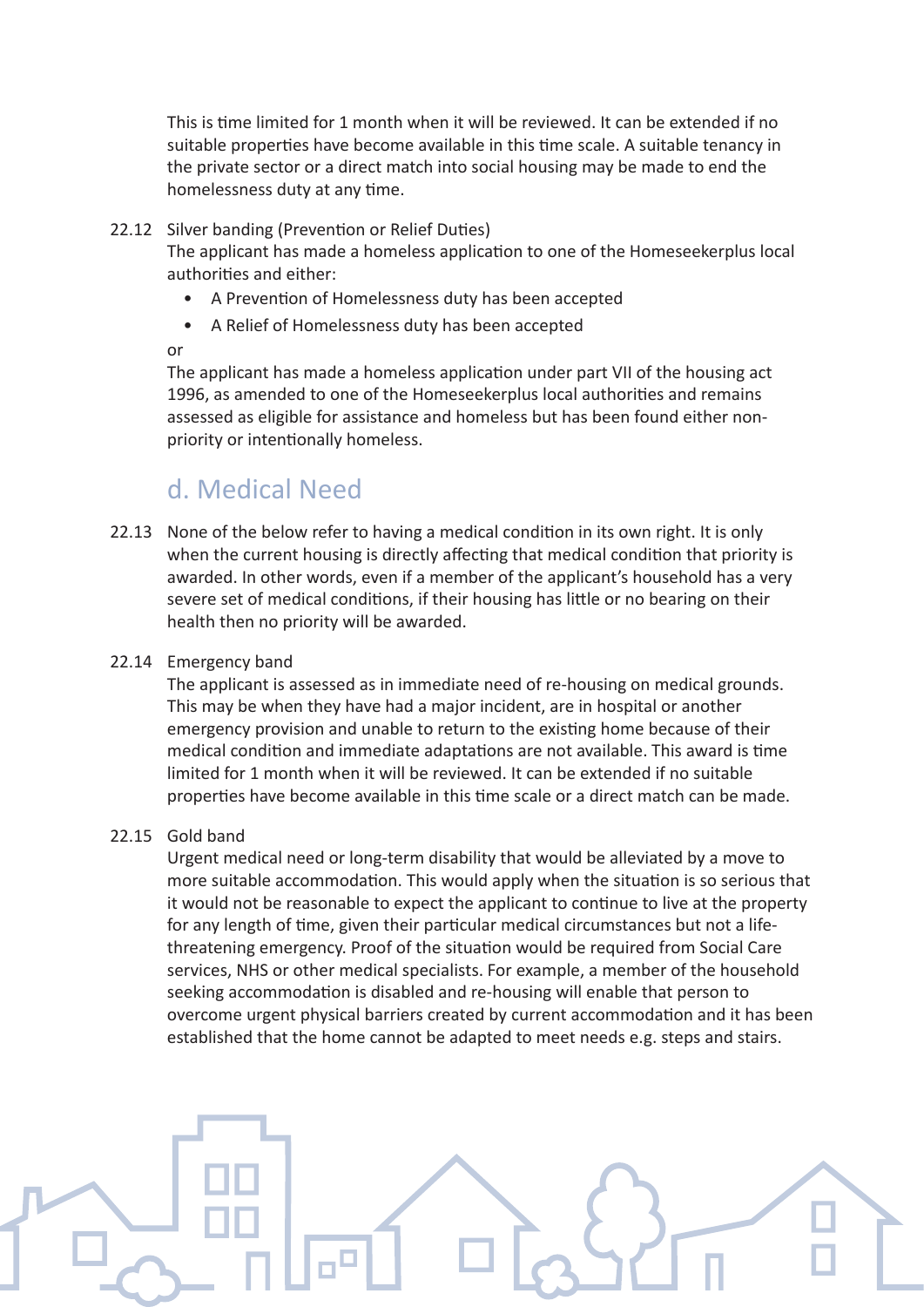#### 22.16 Silver band

Significant medical need that would be alleviated by a move to more suitable accommodation. This could be situations/medical conditions that could apply to one or more members of the household which because of the particular household circumstances significant distress is caused. Proof of the situation would be required from Social Care services, NHS or other medical specialists. Depression and asthma are the most commonly quoted medical conditions. Where these are mild and not directly related to the current property, priority is unlikely to be awarded.

#### e. Welfare Need

#### 22.17 Emergency band

The applicant assessed as in immediate need of re-housing on welfare grounds where there has been a major incident and there is proven threat to life or limb. This would normally be based on information provided by the Police or other specialists.

#### 22.18 Gold banding

Exceptional circumstances where the current property has a critical long-term detrimental effect on their welfare. This would normally be based on information provided by multi agency meetings or Social Care services.

#### 22.19 Silver banding

Significant welfare need that would be alleviated by a move to more suitable accommodation. Proof of the situation would be required from Social Care services, housing association or other specialists to establish that a management move would not be appropriate. This banding would only be used if the housing provider is unable to provide a suitable resolution.

#### f. Move on/care leavers

#### 22.20 Gold band

A young person owed leaving care duties under section 23C of the Children Act 1989 and in a housing need will be awarded gold banding to the area of the Children Services Authority that owes them the duties. Homeseekerplus comprises of Gloucestershire and West Oxfordshire which have different Children Services Authorities, therefore gold will only be awarded to housing authority districts falling within the area of the Children Services Authority.

Move-on from supported accommodation funded County Council commissioned services and where a local connection was agreed at point of referral by the relevant local housing authority.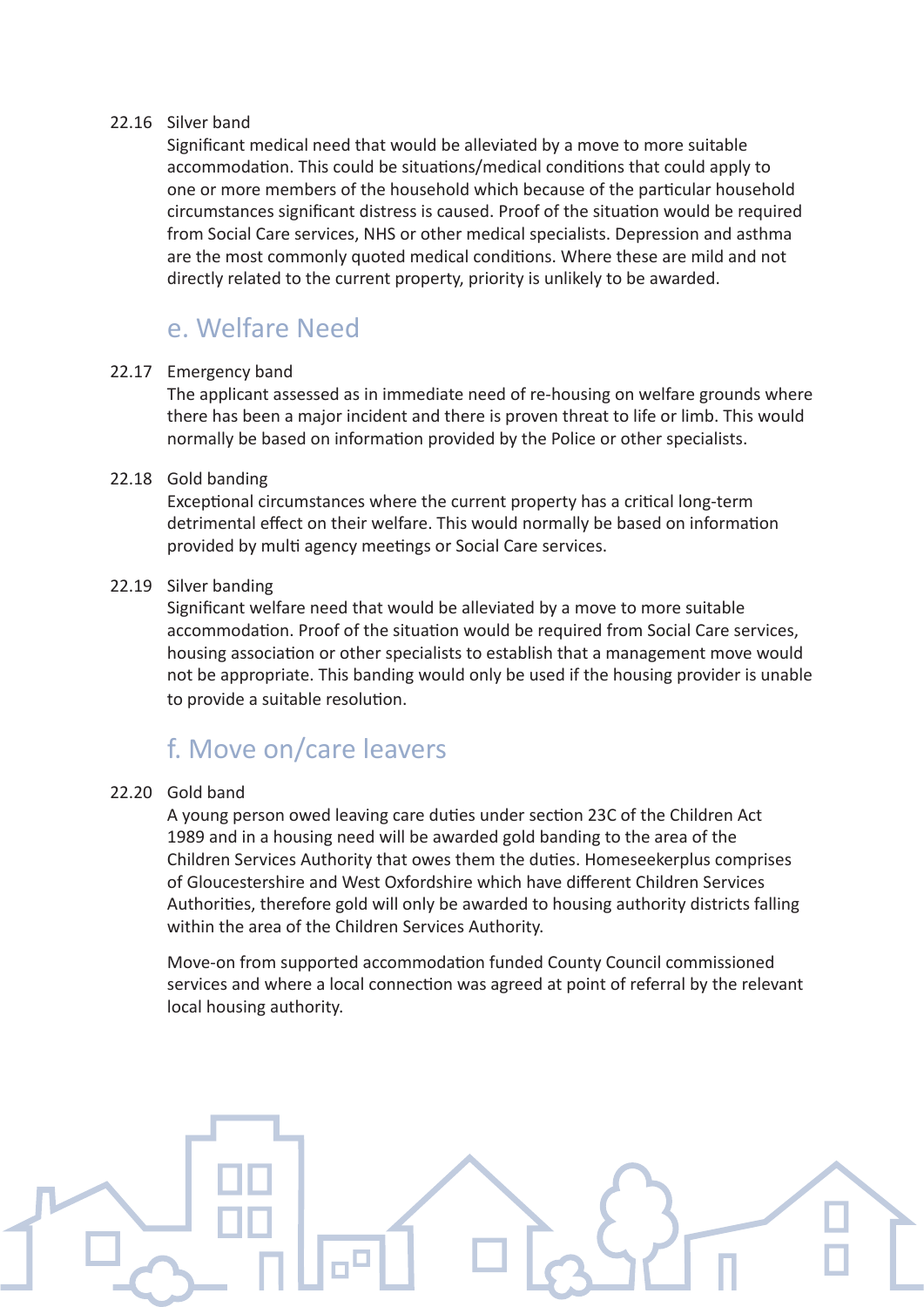When someone is placed in accommodation based supported housing and is not in their home/lead authority area there is a presumption that they will be reconnected back to their home area when ready to move-on from the supported accommodation.

The requirements for this priority are:

- That the supported accommodation provider has confirmed that the resident is ready for independent living by completing the standard move- on form detailing the work they have completed with the resident and assessment of any remaining support needs;
- That the local authority has been involved in the move-on planning and accepts that they are the appropriate local authority to re-house this applicant by awarding this priority;
- The accommodation is not low support, temporary or emergency provision or intensive housing management (unless subject to local individual arrangements).

#### g. Multi-Agency

#### 22.21 Gold band

As a result of a multi-agency decision agreed by the relevant housing authority. Where multi agencies including the local housing authority are involved with a particular household and agree on a way forward to resolve an urgent housing situation, this priority can be awarded to better protect the public or local neighbourhood.

#### 23. Banding Table

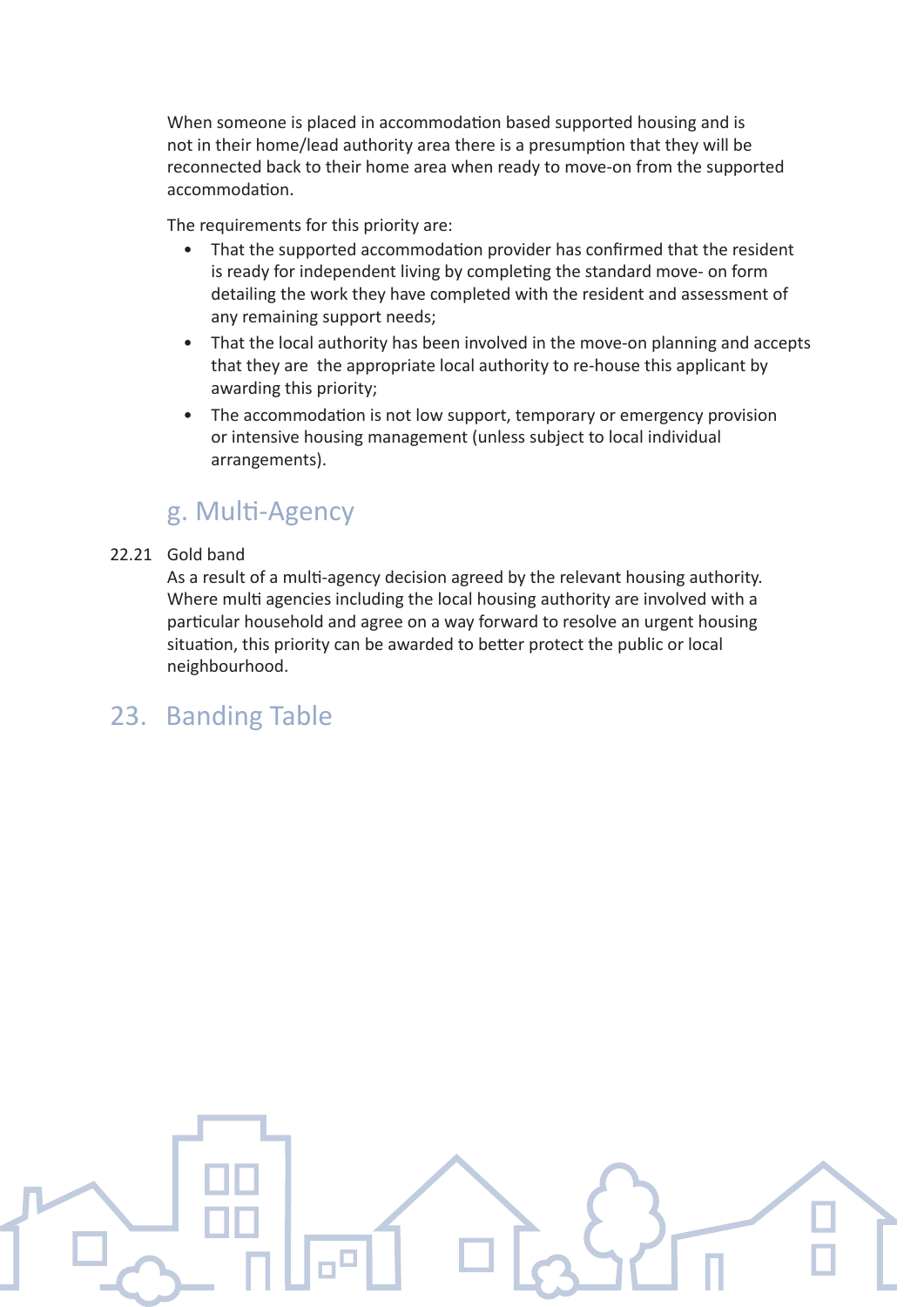| C                    |
|----------------------|
| $\tilde{\mathbf{C}}$ |
| Ù                    |
| Č                    |
|                      |
|                      |
|                      |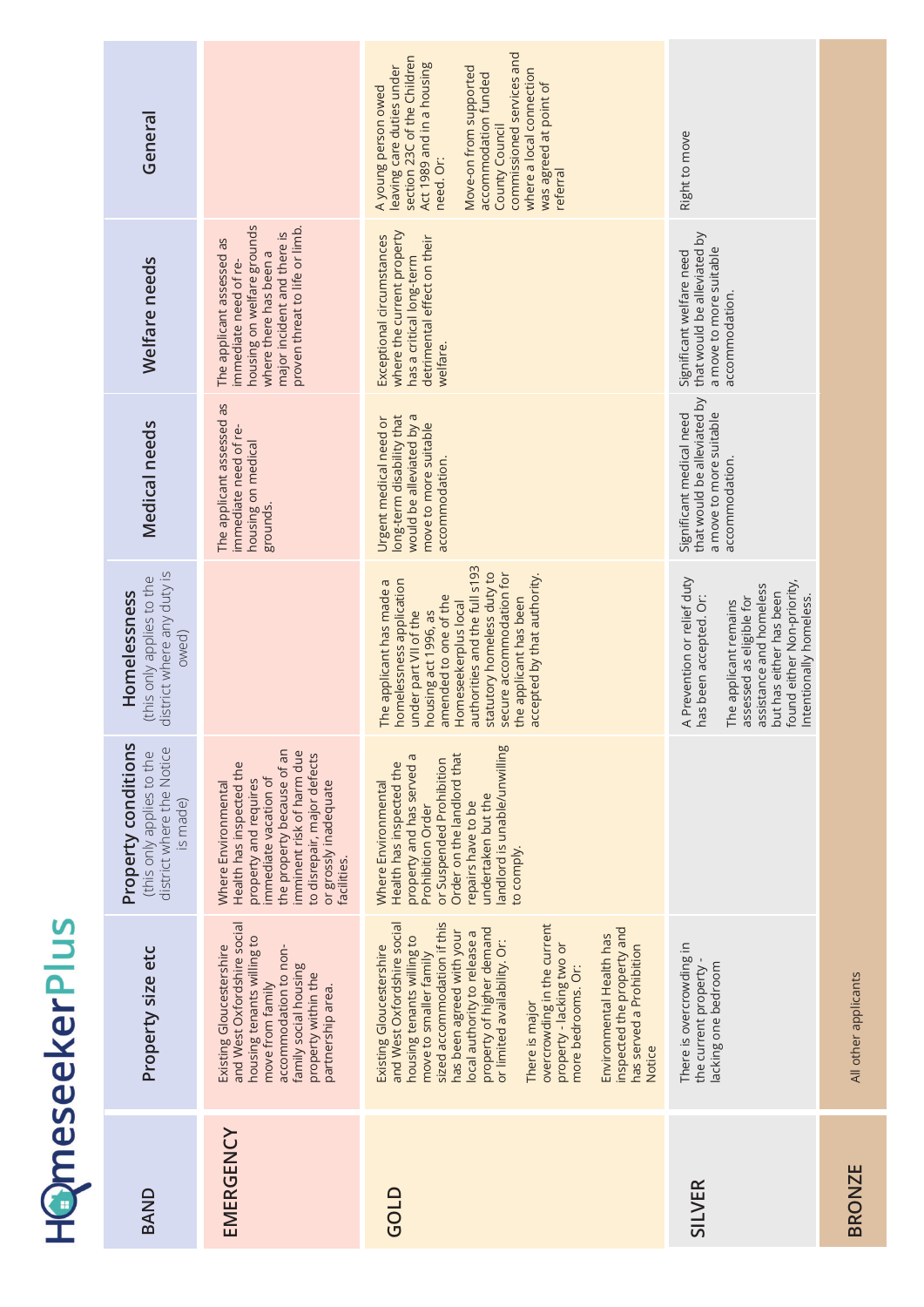# 24. Additional bedroom needs criteria

- 24.1 Households will also be assessed to consider the need for one additional bedroom for each of the following, if they are assessed as being included as part of the household:
	- A tenant requiring a non-resident overnight carer
	- Disabled child who cannot share a bedroom with their sibling due to their disability
	- An adult child who is serving away with the armed forces
	- A room for a foster child or children
- 24.2 Households can include someone on the application if there is a need for them to live with the household in order to give or receive care or support, where no one in the immediate household is able to provide that care. Evidence will be required to demonstrate:
	- That the household is dependent upon this care or support and that other satisfactory arrangements cannot be made
	- that the arrangement is 'permanent'
- 24.3 We will also require evidence that the person requires your support or care; for example, proof that you/they are providing care, are in receipt of care allowances and are able to meet any costs associated with the additional bedroom either through benefits, income or savings.
- 24.4 We will usually only include members of the household that are currently living with you or that the Council can be satisfied will be reasonably expected to reside (if not currently residing) with you on your application.
- 24.5 In cases where two parents or guardians have joint access to children, bedroom eligibility will be awarded to the main care provider. Applicants will need to demonstrate that:
	- they are the main care provider (children live with you for more than half the week -four nights or more) and are in receipt of child benefit and, if applicable, child tax credits
	- that the arrangement is 'permanent'
- 24.6 Please note the protections afforded by the Equality Act 2010 are intended to be available to all, including children and adolescents. Any required additional bedroom need will be awarded on a case by case basis in line with housing benefit rules and an assessment of affordability.

# 25. Time limited bands

25.1 Certain categories have a time limit of one month or more. This is given to recognise an urgent need. It is therefore important that applicants in this category are bidding for all suitable properties each week and in a wide range of locations.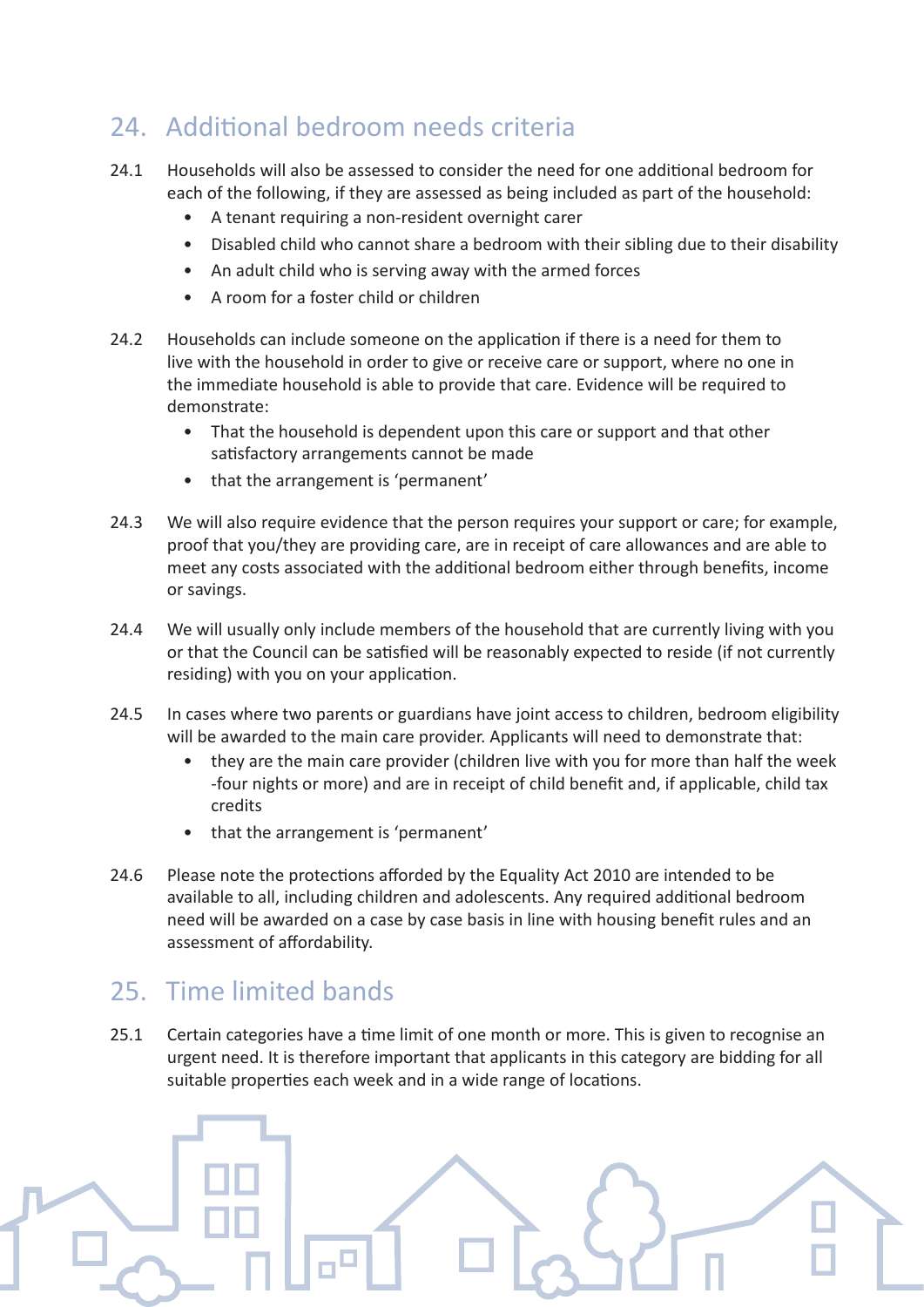- 25.2 At the end of the period the case will be reviewed by the Lead Authority.
- 25.3 If the applicant is in a time limited band and has either not bid for suitable properties advertised within one month or has been unsuccessful in obtaining an offer of a tenancy within the limit, a direct match of a property may be considered. Where a private sector tenancy is available, suitable and affordable at the time the Local authority or its agents may look to secure a tenancy in the private rented sector.

#### 26. Demotion

- 26.1 The Lead Authority may decide to demote an applicant to the band below at the end of the time-limited period if it is apparent that the applicant is choosing to wait for a particular type of property or location, and not treating their circumstances as being urgent.
- 26.2 Applicants are encouraged to make full use of their bids and seek all housing options available to them. Applicants will be assessed by a senior officer if they have unreasonably refused a property or to bid in a reasonable time if the following criteria have been met:
	- they deliberately do or fail to do anything and as a consequence they miss out on suitable properties
	- it would have been reasonable for them to do so, and there is no other good reason why they have not
- 26.3 The demotion period will be what the local authority deems reasonable up to 12 months and will be considered on a case by case basis.

#### 27. Global banding criteria

- 27.1 Applications will be awarded a global band equal to that of their local banding in all but the below cases:
	- Where the lead authority has accepted a full statutory homeless duty to secure accommodation for the applicant. The global banding in this circumstance will be silver.
	- Where the lead authority has a gold move on agreement from supported accommodation, the global banding will be bronze.
	- Where the lead authority has assessed the property as having a prohibition notice, the global band will be bronze.
	- Where the lead authority has awarded a downsizing band, the global band will be silver.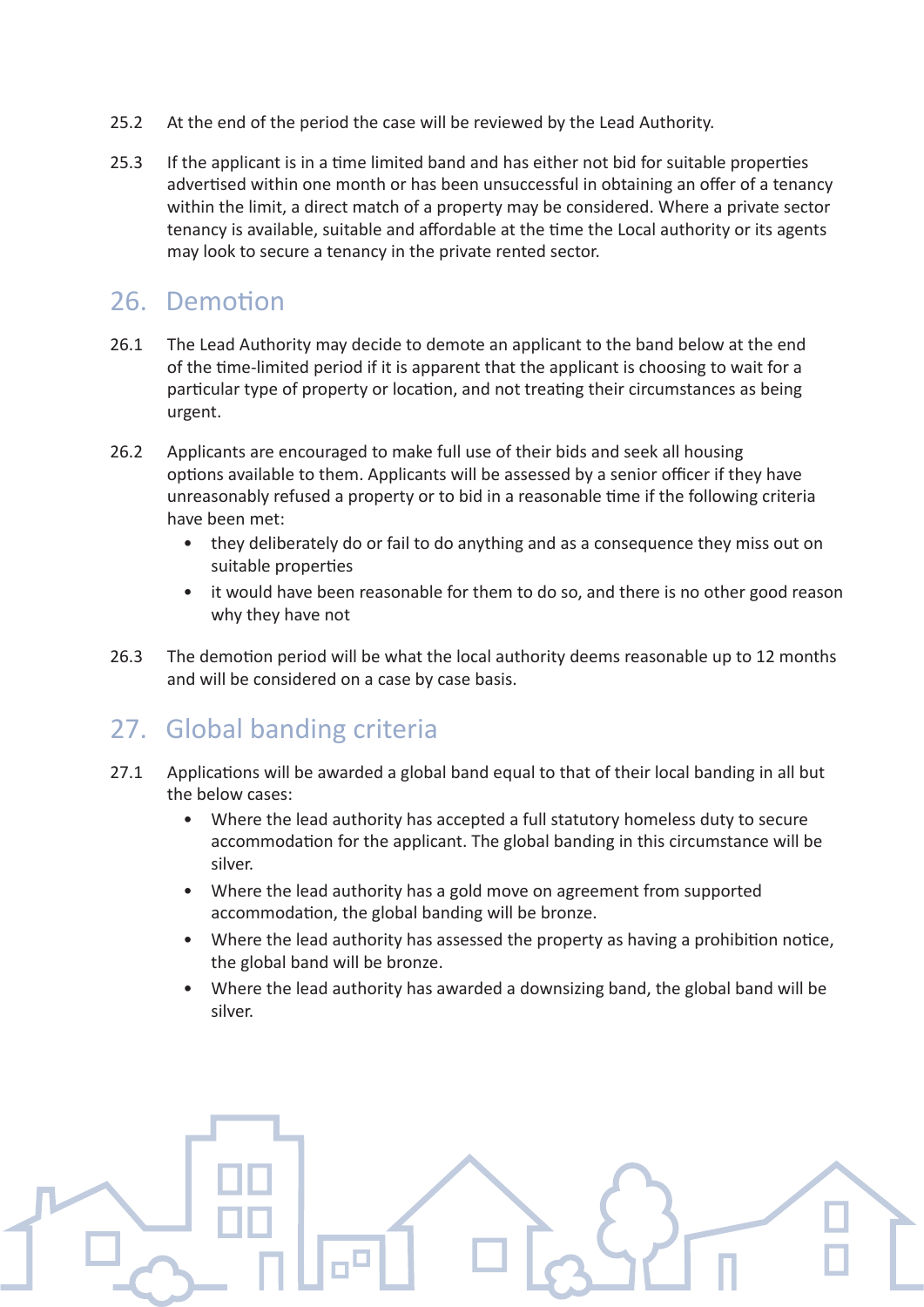# 28. Completed applications

- 28.1 Once the applicant has been assessed and accepted on to the Homeseekerplus scheme, a notification will be sent, where possible within 28 days, confirming the application details.
- 28.2 This will include:
	- a) The band in which the applicant has been placed
	- a) The property size for which the applicant is eligible
	- a) The registration date
	- a) Band start date
	- a) Reminder about the importance of notifying any change in circumstances
	- a) A unique reference
	- a) Details of the verification documents required
	- a) Details of the appeal procedure

#### 29. Annual Review process

- 29.1 Where an applicant has not made any bid on any property, nor updated their application in any way within the previous twelve months, they will be contacted to see if they still wish to remain on the Homeseekerplus Register. If there is no response within 28 days from the date of notification, the application will be closed. If the applicant contacts the Local Authority within 28 days of their application being closed and indicates that they still wish to be considered for housing, the application will be reinstated.
- 29.2 Applicants must renew their application if requested to do so by Homeseekerplus.

#### 30. Removing applications

- 30.1 An application will be removed from Homeseekerplus:-
	- At the request of the applicant
	- Where an applicant does not respond to an application review within the specified
	- time limit
	- Where the applicant moves and does not provide a contact address
	- Where the applicant has died
	- Where an applicant ceases to be eligible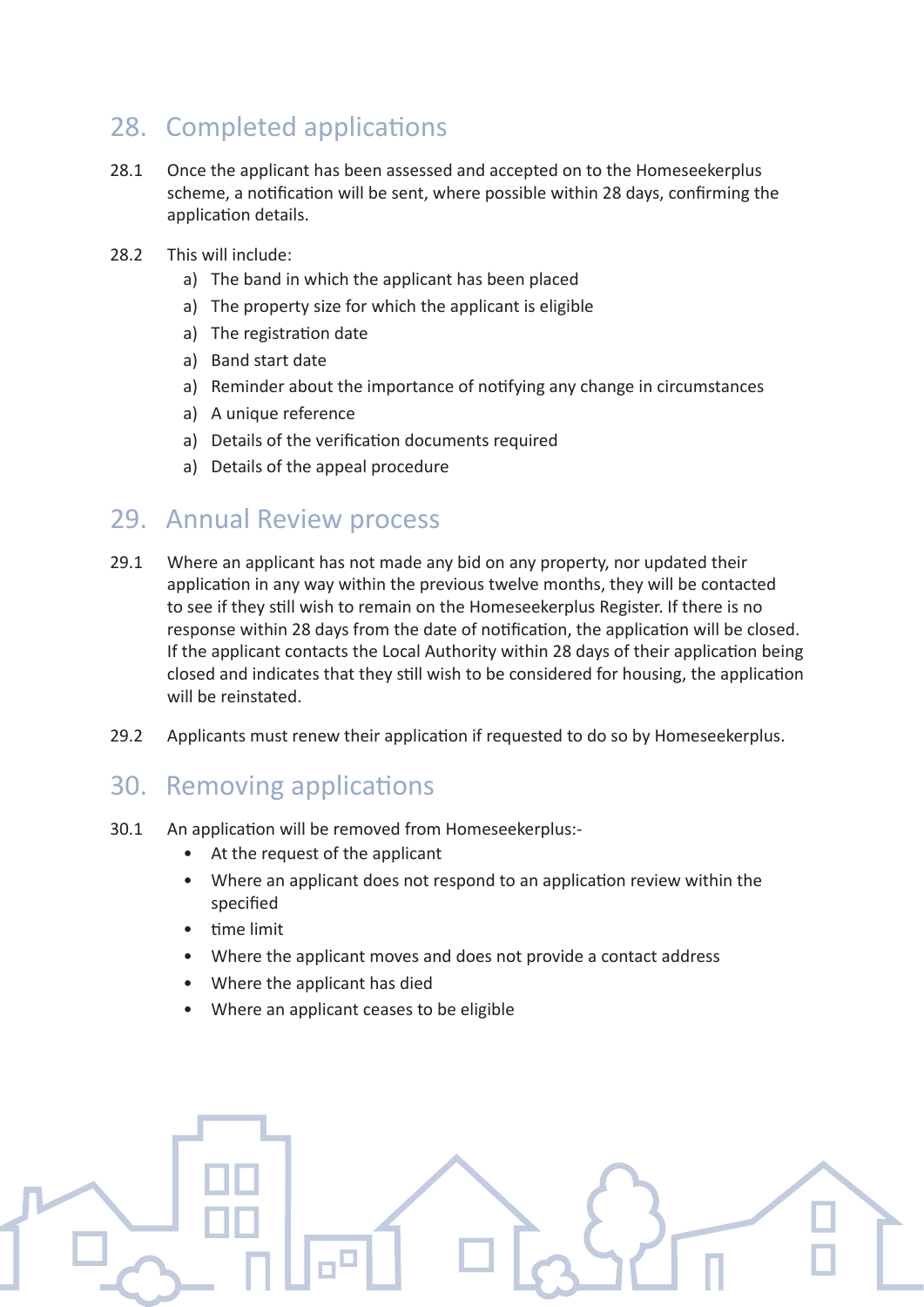# **Section 3: Scheme Details - Properties**

# 31. Bidding

- 31.1 Once applicants have been registered as live on Homeseekerplus and notified of banding and log in details, they can start to look and bid for a suitable property of their choice subject to their banding criteria.
- 31.2 Applicants may bid for eligible properties at any time before the deadline. It makes no difference to the final shortlist what time during the week the bid was placed. Property details and information should be carefully read as some properties may have additional requirements that make the property unsuitable for the applicant; for example the number of people the property is suitable for – some have only single bedrooms.
- 31.3 Applicants may have up to a maximum of three active bids at any one time. Until a decision has been made as to who will receive the offer, a bid will remain live. The applicant can withdraw their bid if they wish to bid for another property during the same cycle.
- 31.3 At the time the bid is placed, the applicant will be given their current position on the shortlist. This is only an indication, as the position can change, as other people bid, or bids are withdrawn. All shortlists are live and subject to change.

# 32. Advertisements

- 32.1 All partner landlords are committed to advertising their available properties as widely as possible. Properties will be advertised in several ways on daily basis.
	- A dedicated website for Homeseekerplus is accessible to anyone with internet access. The website will allow applicants to view all available properties across the whole of Gloucestershire and West Oxfordshire and bid 'on-line' for properties of their choice.
	- Adverts displayed in a number of localities across the Homeseekerplus partnership including local authority offices.
	- In any other format on request to aid those with particular needs, in line with the public sector equality duty.

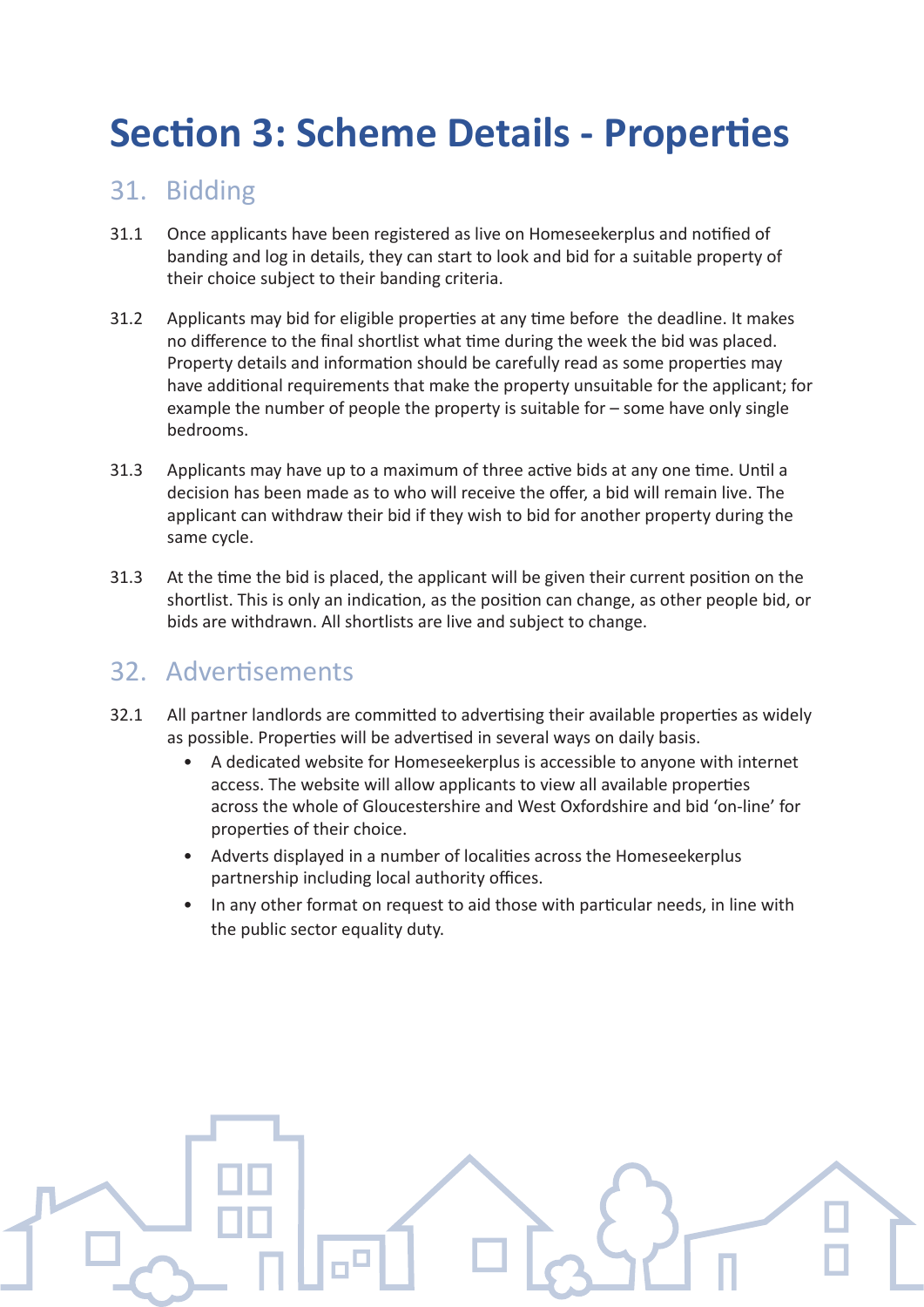# 33. Property descriptions

33.1 Properties advertised will carry (where possible) a photograph of the property location and a full description which will include the following details if applicable:

- Type of property and eligibility criteria
- Number of bedrooms and eligible household size appropriate
- Location of property
- Any adaptations and therefore restrictions on who may apply
- Services provided
- Heating type
- Rent/service charges
- Local connection requirement
- Additional features, marketing information and pet restrictions
- Details on those who will be given priority
- Where rural settlement or local letting policies apply
- If a Social Housing Landlord's allocation policy applies
- Void start date or, for new build, when it is expected to be ready for occupation
- Any rent in advance payable
- Floor level of property

#### 34. Rural settlements and local letting plans

- 34.1 Additional local connection criteria will apply for properties in rural villages where there are particular shortages of housing sites with planning conditions (Section 106 agreements, Local Letting Plans, affordable housing and rural exception sites) attached to them. In these cases, priority will be given to Applicants who are unable to live in their community due to the lack of affordable housing, who have a local connection to the parish or surrounding parishes by means of living in the parish, working in the parish or having immediate family connections to the parish. Where this applies the details will be explained in the property advertisement.
- 34.2 The Homeseekerplus Partnership is committed to creating balanced communities. For new developments and in areas where there are known problems, such as antisocial behaviour or abandoned properties, a local lettings plan may be applied. The plan will take into account the needs of the current and new residents and the makeup of the block, street or cluster of streets, to ensure a responsible letting is made. The local authorities will review each letting plan periodically with landlords.

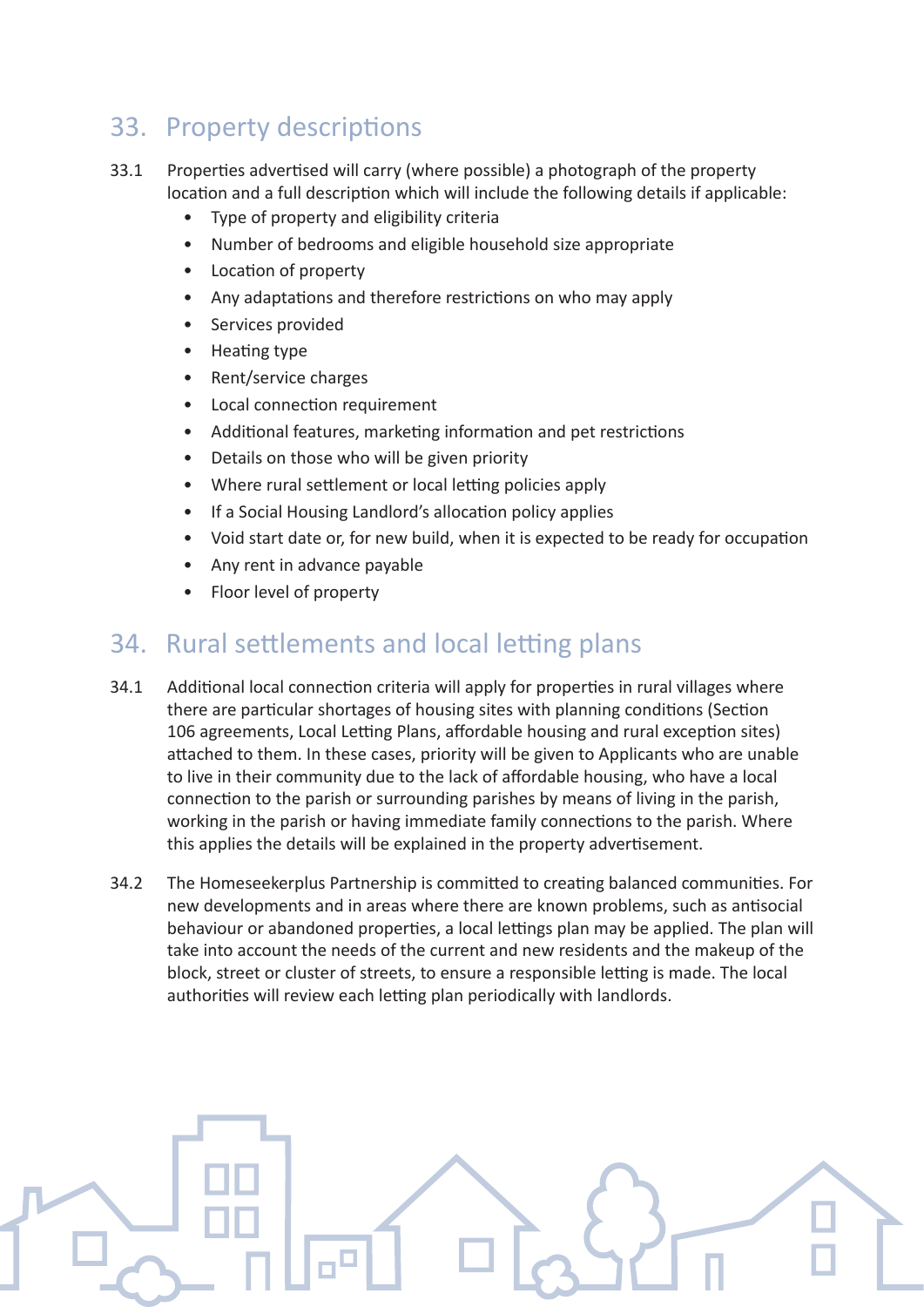# **Section 4: Allocations**

# 35. Shortlisting

- 35.1 Once the advert deadline has passed, a shortlist will be produced for each advertised property showing all the applicants who have bid. For each property advertised, the successful applicant will generally be the applicant who has the highest band and the oldest band start date that is eligible to bid (i.e. who best meets the criteria in the advert and the policy)
- 35.2 The system will produce a shortlist based on the applicant's banding, banding start date, local connection and any other criteria stipulated in the advert.
- 35.3 Each Social Housing Landlord is responsible for checking to ensure there has been no change of circumstances including eligibility for social housing to the housing need assessment of the applicant since originally verified. This is to ensure that social housing is not allocated incorrectly to applicants who no longer match the criteria.
- 35.4 Each applicant will be given the opportunity to view the property before signing for a tenancy.
- 35.5 Should an applicant be at the top of the shortlist for more than one property, one of the Social Housing Landlords of the properties will contact the applicant as quickly as possible to ask them to decide which property they wish to be considered for. Once they have made their decision, their other bids will become invalid. In this circumstance, viewing of any of the properties before a decision is taken is unlikely to be available and will be at the Social Housing Landlord's discretion.
- 35.6 If an applicant is direct matched for a property, any other bids they have made will become invalid.
- 35.8 Any applicant who has a propriety interest in a property must be able and willing to dispose of that interest in a reasonable period.

#### 36. By-passing

- 36.1 A by-pass is where an applicant has bid for a property but is not offered the tenancy.
- 36.2 The appropriate Social Housing Landlord will inform the household of the reason for the by-pass and of any steps needed to prevent further by-passes for the same reason.

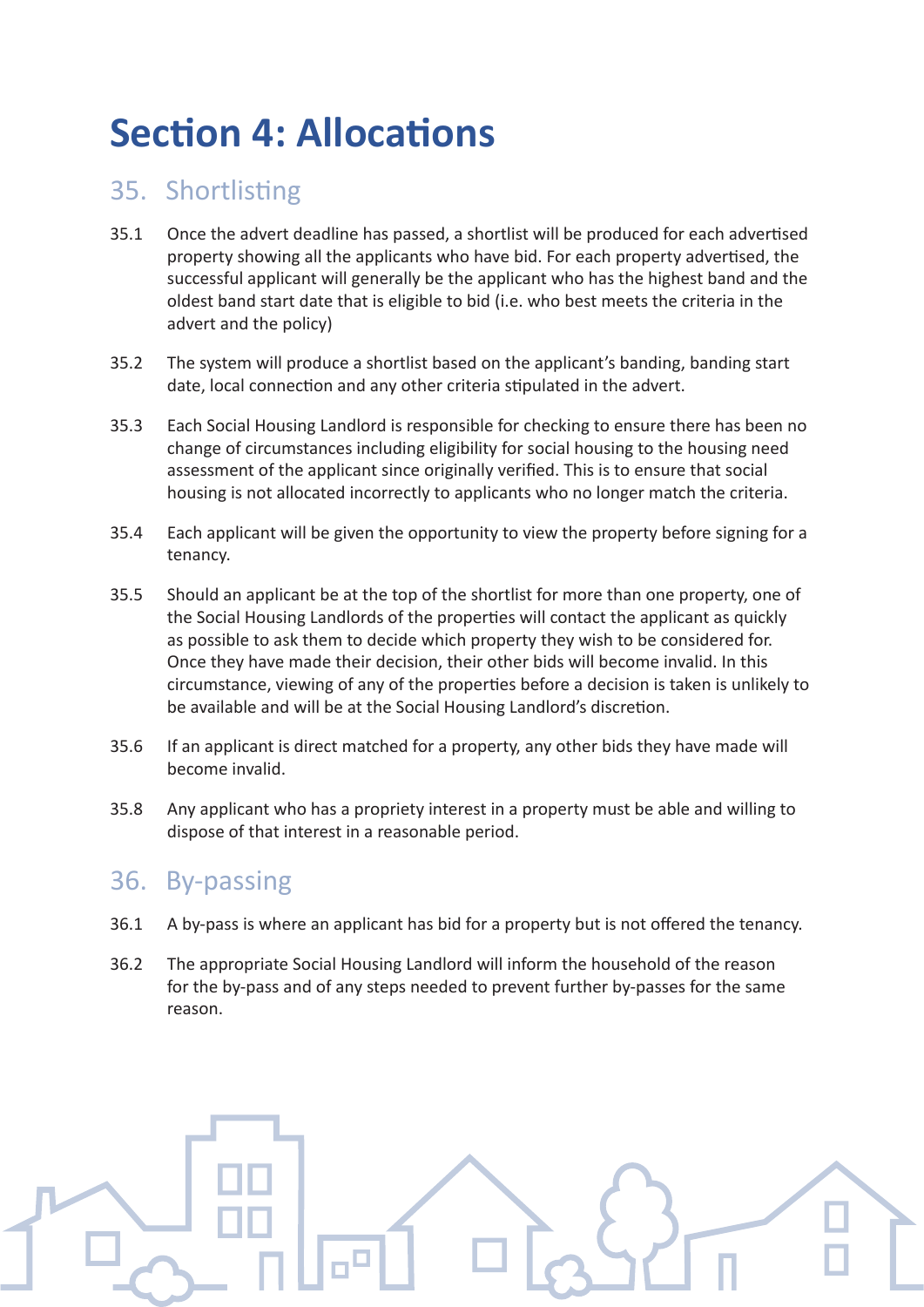- 36.3 By-passing will be carried out in line with the Social Housing Landlord's lettings policy, local letting plans and Homeseekerplus policy and applicants will be informed where reasonable.
- 36.4 Applicants will be required to match the requirements of this policy and match the criteria of the individual property as detailed in the advert. The advert includes details of both the type of applicant that is eligible for the property and any further restriction due to the Social Housing Landlord's own published allocation policy. If the applicant is at the top of the shortlist but does not meet all these criteria, the Social Housing Landlord may not consider the applicant.
- 36.5 Where an offer is being made to a current tenant of a Social Housing Landlord within the partnership, it is made subject to the satisfactory conduct of the present tenancy and approval of that Social Housing Landlord (which may include a home inspection).

#### 37. Withdrawal

- 37.1 A property shortlist may be withdrawn at any stage during advertising or shortlisting or an offer of a tenancy may be withdrawn at any stage up to the signing of the tenancy agreement.
- 37.2 This may happen in certain circumstances, such as the tenant of that particular property has failed to vacate the property or the property has been incorrectly labelled on the advert.
- 37.3 If this happens, the Social Housing Landlord will inform the successful applicant that the property is no longer available. If the property is not ready for occupation following a successful bid and the applicant is likely to wait some considerable time before being able to sign the tenancy agreement, the Social Housing Landlord will inform the applicant and give them the option to withdraw their bid so they can bid for any other suitable properties. If the property was mis-labelled on the advert it will be re-advertised.

#### 38. Refusals

38.1 Applicants are expected to take reasonable care when bidding for a property to ensure it meets their needs. If however an applicant decides to refuse an offer of accommodation, the property will be offered to the next suitable applicant on the shortlist. An application will be reviewed if an applicant refuses three offers of accommodation which the local authority or its agents deem suitable. This could lead to the applicant being suspended for a minimum of six months or being placed in a lower band.

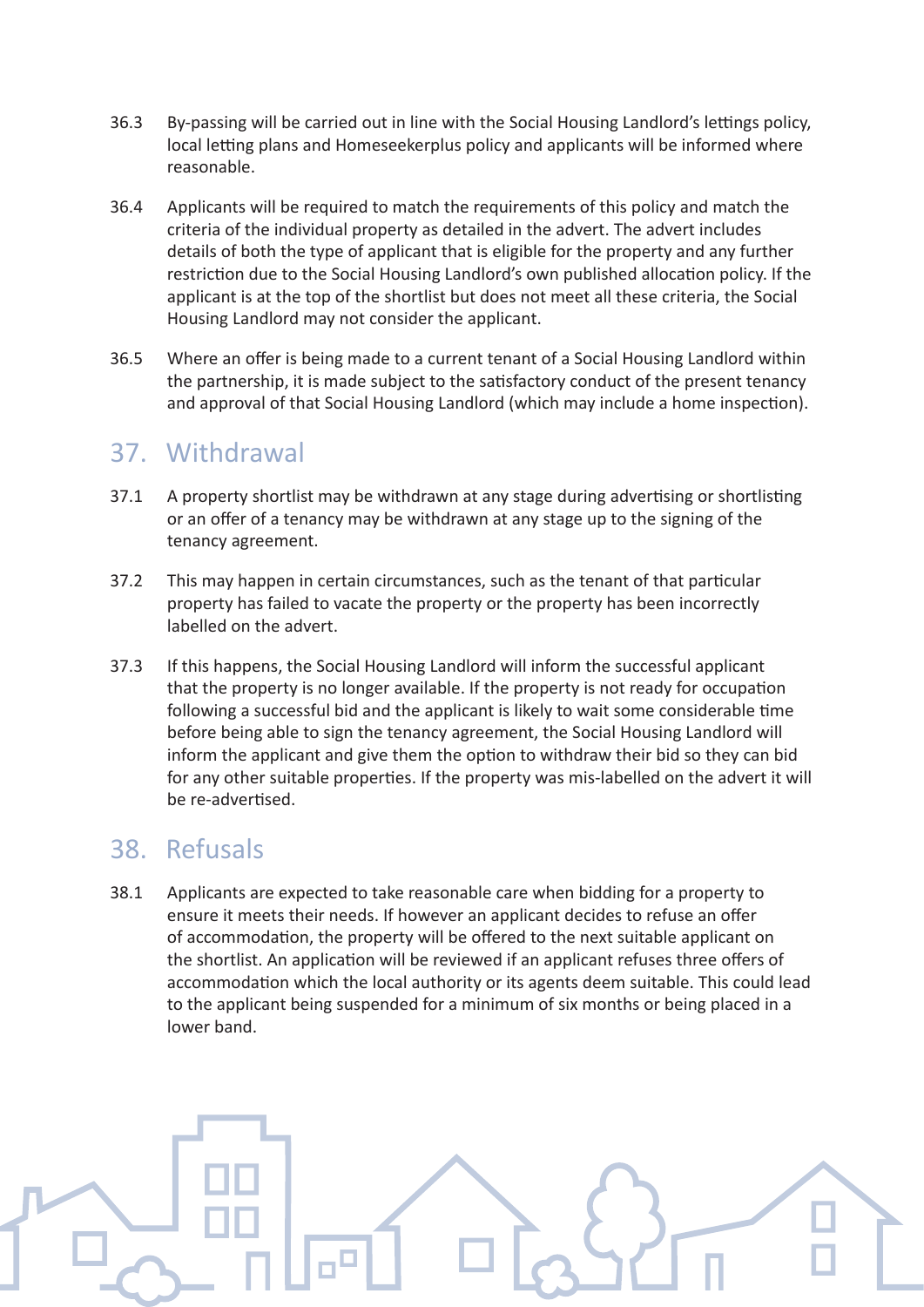38.2 If an applicant in a time limited band refuses an offer of accommodation the application will be reviewed and may be suspended for a minimum of six months or placed in a lower band.

#### 39. Homelessness Refusals

- 39.1 The local authority or its agents will normally expect an applicant to whom it has accepted a full homeless duty to bid for a wide range of suitable properties within the time limit in the Gold Band.
- 39.2 If the main homeless duty is accepted, the applicant will be placed onto autobid from the start of this duty.
- 39.3 At the same time the local authority or its agents may look to discharge the homeless duty into an affordable and suitable private sector tenancy. If one is identified, the Homeseekerplus application will be reviewed and any homeless banding priority awarded will be removed whether or not the applicant accepts the private sector property found. This will still be subject to the statutory review process.
- 39.4 If a homeless applicant has not been actively bidding for all suitable properties or a suitable private sector property is not available at the end of the one month time limit, the local authority or its agents will secure an offer of suitable, affordable settled accommodation for the household, subject to availability.
- 39.5 Due to limited resources, high demand, and duties to provide accommodation to some groups of applicants in urgent housing need the degree of choice that the local authority is able to offer may be limited.
- 39.6 Applicants will be able to express a preference regarding the area in which they would like to live and the property type they would like, but should be aware that the local authority ability to satisfy a preference is limited. Expressing a preference over where an applicant would like to live does not mean that this preference can be met, or that the local authority will not offer suitable accommodation outside of a preferred area. The local authority will consider whether the property is suitable and is a reasonable offer in order to meet its duties under Section 189B (2) relief of homelessness duty or the main section 193 (2) duty under Part VII of the Housing Act 1996.
- 39.7 Not all properties that become available will be advertised and offered through the Band and date order procedure

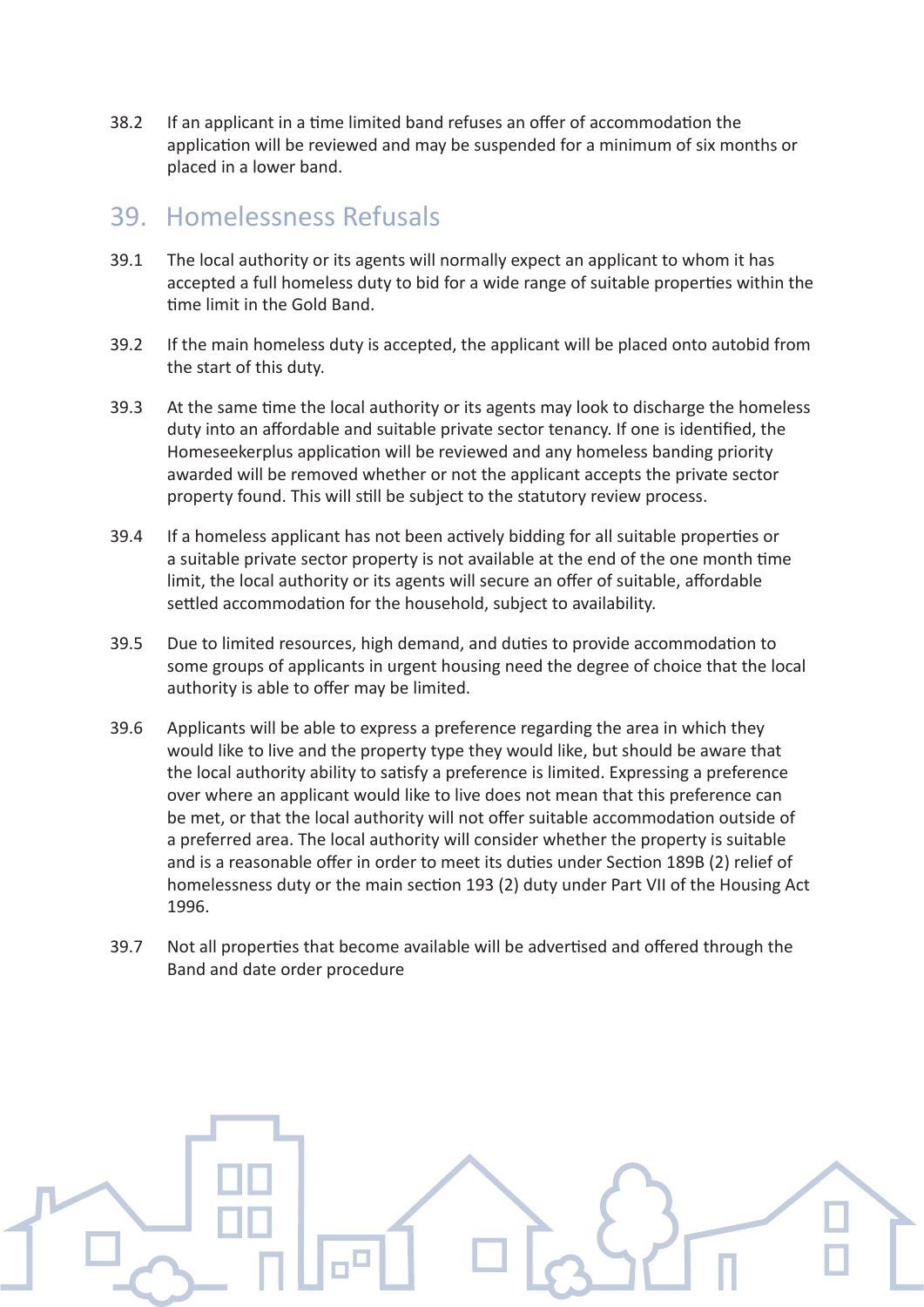# 40. Direct matching

- 40.1 A direct match is a property which is not available through Homeseekerplus. All the partner social housing landlords are committed to advertising as many of their vacant properties as possible through Homeseekerplus. There will be occasions when certain properties will not be advertised and the reasons for these exclusions will be monitored. Some examples are: -
	- Over-riding social reason to move the household for safety reasons, as recommended by the Police, partner organisations, or as agreed through multiagency need and risk assessment panels.
	- Those let to discharge statutory duties to Homeless applicants in certain circumstances.
	- Properties required for existing tenants whose properties are subject to major works requiring them to vacate their own properties (either on a temporary or permanent basis).
	- Extra-care vacancies and any supported accommodation where there is an applicant with a Care package that needs a specific property.
	- Applicants who have succeeded to a tenancy or, in certain circumstances such as following the death of a family member, left in occupation but who need to move to alternative accommodation.
	- Where a property has been adapted and meets the specific needs of a client.
	- Applications subject to the Rent (Agriculture) Act 1976.
- 40.2 There will be circumstances where for urgent operational reasons there is a need to make direct offers of housing outside of the normal policy banding and date order criteria.
- 40.3 This may also restrict the time an applicant is able to bid for accommodation. The offer of accommodation would be in any area of the district that is considered reasonable and the property is suitable and safe for the applicant to live in. A decision to make a direct match offer could be where:
	- An applicant is not being realistic in the areas they are bidding for accommodation and as a result they may be occupying accommodation provided as homeless longer than they need to.
	- or
		- To assist the local authority in effective management (including financial) of its homeless accommodation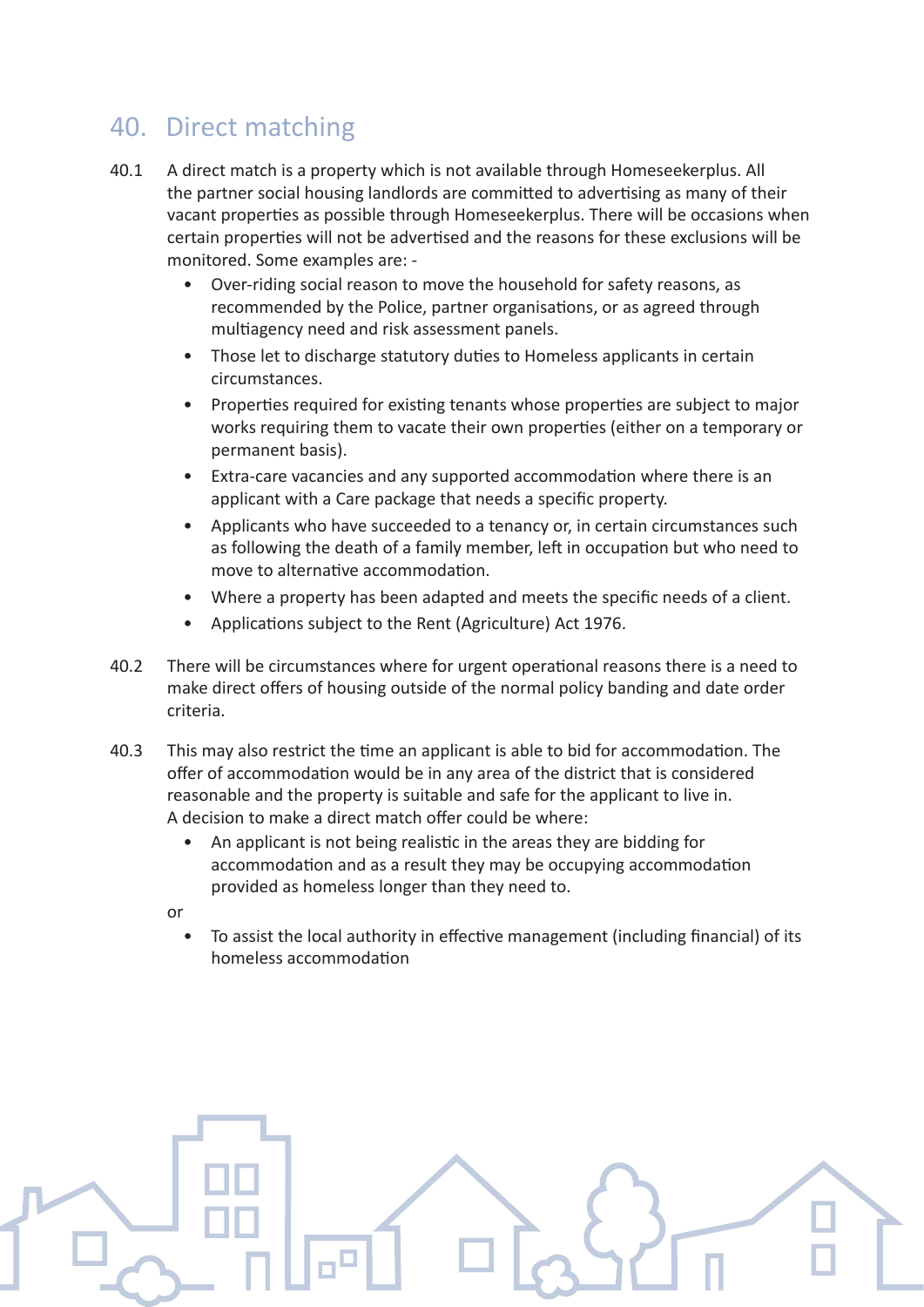# **Section 5: Monitoring and review**

### 41. Review/appeal procedure

41.1 All applicants have the right to request a review of any Homeseekerplus decisions. The review/appeal should include the reason why the applicant believes the decision is incorrect, together with any additional information.

#### 41.2 Stage One – Internal Review

If you disagree with the way we have assessed your application for housing, or with the housing need band in which we have placed your application, you may request a review which will be decided by a senior housing officer who was not involved in the original decision from the local authority or the agent dealing with your application. To request a review:

- You must complete a Stage 1 Internal Review Request Form which can be downloaded from the Homeseekerplus website www.homeseekerplus.co.uk and when completed in full, send to the council you applied to within 14 days of receiving your letter or notification.
- We will deal with your request within 14 days or let you know if we will require additional time.
- We will write to you with the outcome of the review within a further seven days of being determined.
- 41.3 Stage Two –Homeseekerplus Appeal Panel
- 41.4 If you disagree with the outcome of the stage 1 internal review, you can request that your case be taken to the Homeseekerplus Appeal Panel. This Panel is made up of three or more Senior Housing Officers from three of the Partner Councils. These Officers will not have been involved in the original decision or the Officer decision on internal review. The applicant must submit a request for an appeal in writing and send to the Homeseekerplus Co-ordinator within 14 days of the review notification letter. The local authority or its agent will acknowledge receipt of the request for an appeal within 14 days and provide the applicant with contact details of the officer dealing with the request and the time it will take to reply to the applicant. If the review cannot be completed within 56 days, the applicant will be informed and the timescales for the review set out.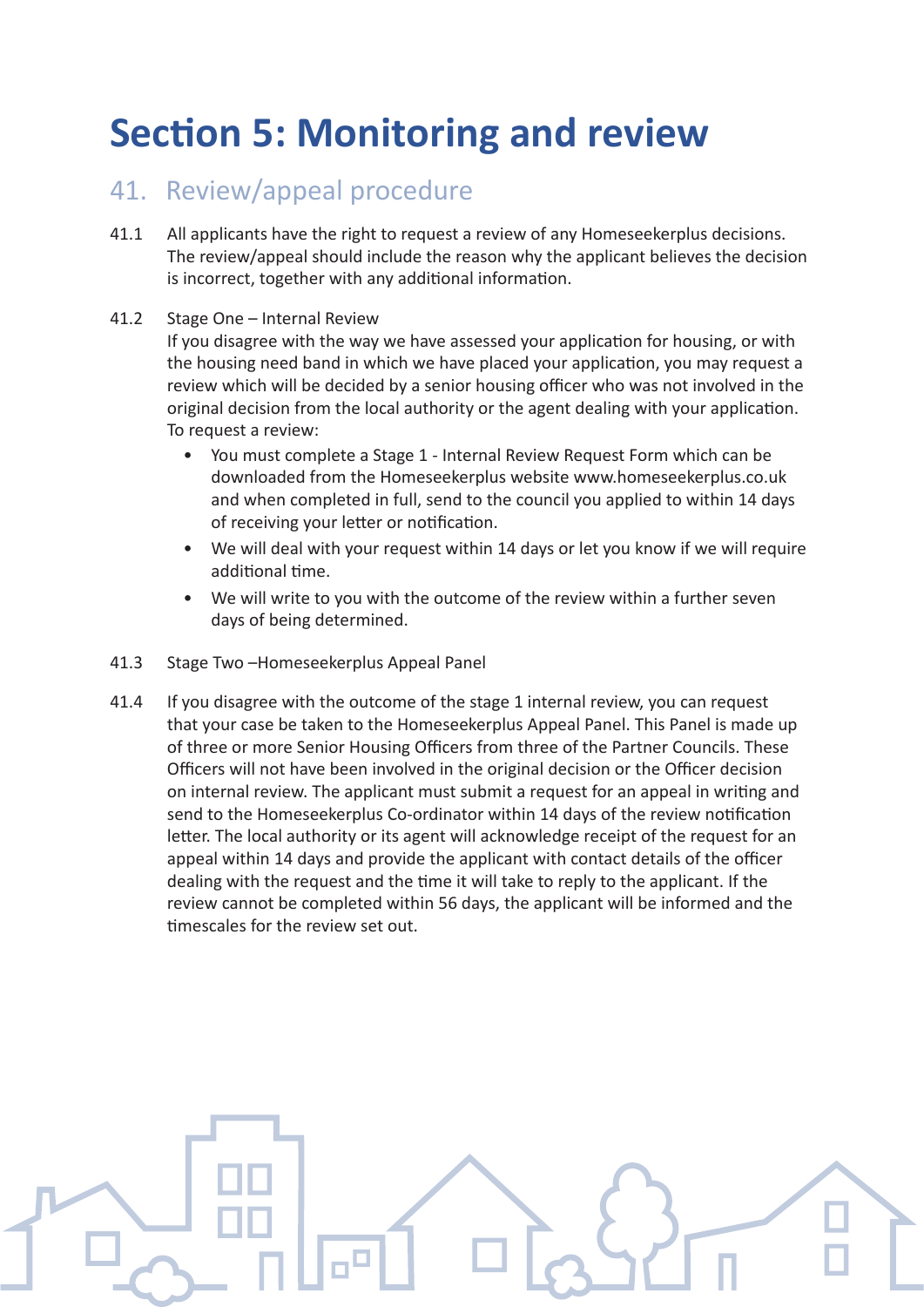- 41.5 The panel will be made up of senior housing officers from three or more of the other local authorities. The appeal will consider the facts surrounding the case and your request should specify whether there are additional facts the Panel should take into consideration or whether you feel that the original facts you submitted with your application have not been fully taken into account. If you have additional evidence, such as additional medical reports, then these should also be submitted up to one week before the panel meet.
- 41.6 The Panel will consider the review on the papers submitted by the applicant and the housing officer from the local authority involved in the case. If determined by the Homeseekerplus Co-ordinator the applicant or the relevant Housing Officer may be asked to attend this review hearing in person if additional information from either party is required. The applicant can bring a representative.
- 41.7 The Homeseekerplus Co-ordinator will chair this panel and a nominated representative for the applicant will be present at the Hearing to ensure that all relevant information has been presented and is dealt with correctly.
- 41.8 The panel must come to a majority decision, should this not be the case, the Homeseekerplus Co-ordinator and chair of the panel will arbitrate.
- 41.9 Once the appeal has been determined, or if the Panel require the applicant to attend a further Hearing, the Homeseekerplus Co-ordinator will write to the applicant giving full details within 14 days or as soon as reasonably practicable thereafter.

# 42. Local Authority Complaints Procedure

- 42.1 If you feel that you have been treated unfairly or you believe the process has not been carried out as described above you can use your Local Authority's (or its agents) Complaints Procedure to make a formal complaint.
- 42.2 The complaint must be made in writing to the appropriate authority within 14 days of the date of the written notification of the decision of the Homeseekerplus Appeal Panel.
- 42.3 If the applicant is still dissatisfied, they may complain directly to the Local Government Ombudsman.

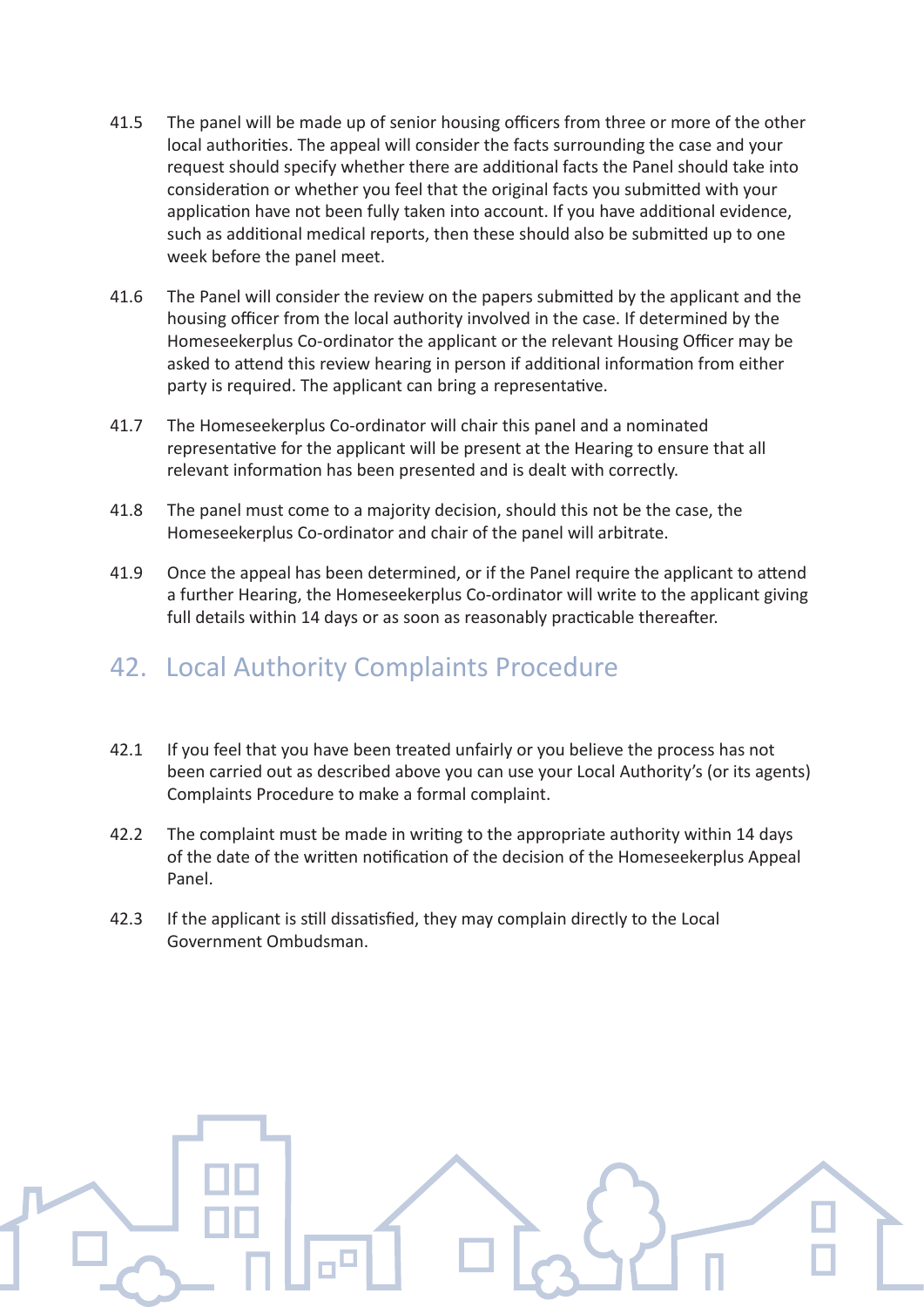#### 43. Subject access requests

43.1 Applicants are entitled under the Data Protection Act 2018 or any superseding legislation to request details of their personal data held by the seven local authorities.

#### 44. Use of statistical information

44.1 The information supplied by Applicants on their housing application may also be used for housing management and research purposes within legal guidelines (such as identifying what size and where new housing is required). No individual will be identified in collating such information.

#### 45. Policy management

- 45.1 The Homeseekerplus Co-ordinator will run regular reports to monitor performance of the scheme in meeting the aims of the policy.
- 45.2 The Homeseekerplus policy will be regularly reviewed and at least annually to ensure that it takes into account change in demand and need within the district, that it continues to meet its aims and objectives and that it complies with any legislative changes.
- 45.3 Any changes to the Homeseekerplus Policy will be implemented only with the majority agreement of the members of the Partnership. An interested party may contact any of the local authority partners to make observations to be considered at the next review.